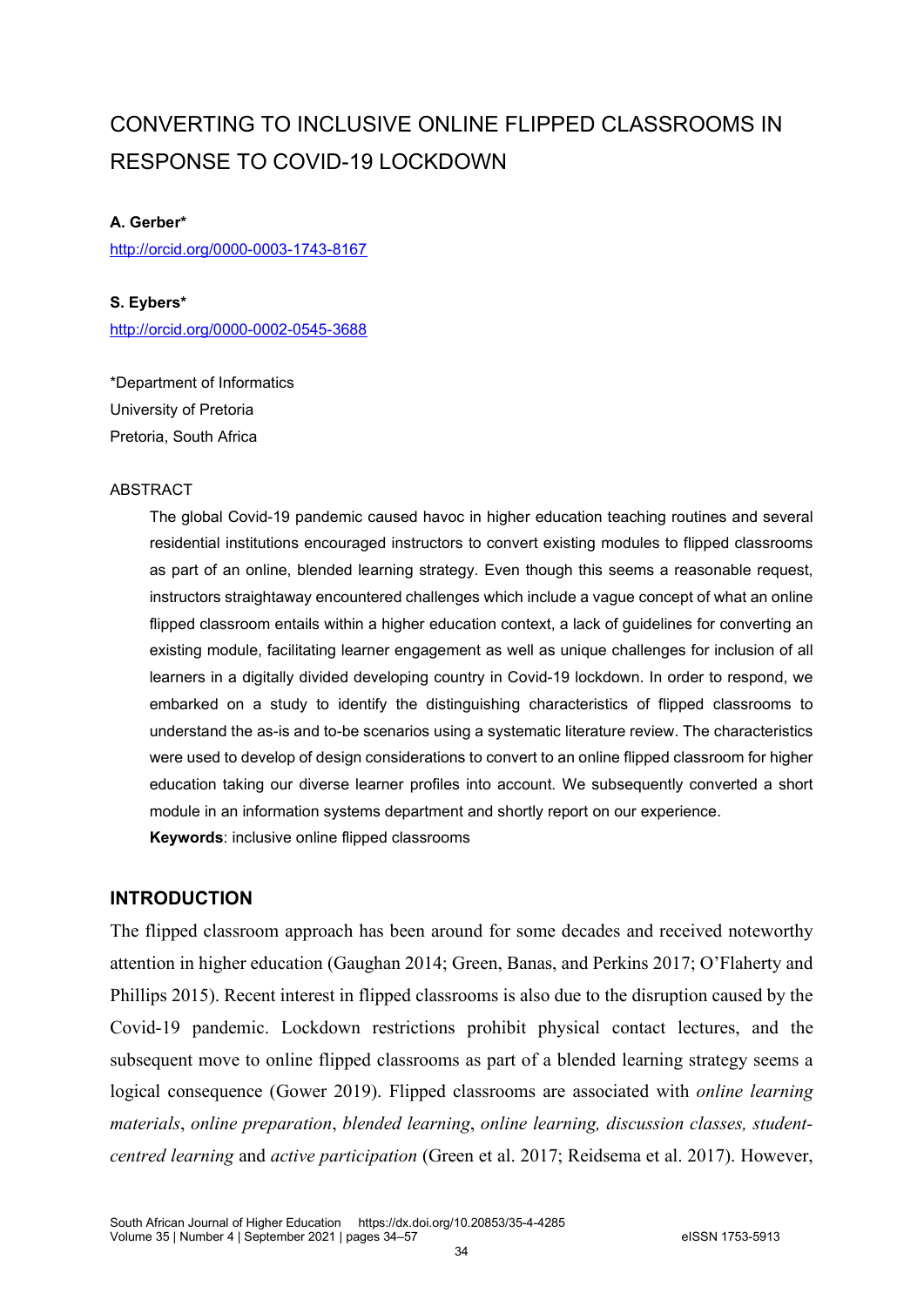when we embarked on the initiative to convert existing traditional modules to online flipped classrooms, several challenges immediately emerged. Preparation materials were provided online, but because instructors have limited influence, students did not know what to expect and did not prepare for class. Discussion classes were therefore not optimal. We started an investigation into flipped classrooms and found that most of these challenges are echoed in literature (Gilboy, Heinerichs, and Pazzaglia 2015; Li and Dan 2015; May and Elder 2018; Palloff and Pratt 2013; Pedrotti and Nistor 2019). We also found that literature on flipped classrooms was vague on what exactly a flipped classroom entails and how to develop one, especially of it has to be completely online. Inequality and the digital divide were also pushed into the limelight since sufficient mobile data and bandwidth is necessary to participate in online classes. All these concerns provided the motivation for this study namely the need to understand exactly how the to-be online flipped classroom differs from the as-is traditional teaching approaches, and how to subsequently design inclusive online flipped classrooms.

Our study consisted of two parts with two contributions. We adopted a systematic literature review (SLR) to identify the distinguishing characteristics of the flipped classroom approach. We then used the characteristics as well as the profiles of our learners to develop design considerations for inclusive online flipped classrooms specifically for circumstances given the Covid-19 pandemic.

The remainder of this article is structured as follow: Section 2 provides background and Section 3 describes the adopted systematic literature review (SLR) method. Sections 4 and 5 describe the two contributions namely firstly, the fundamental distinguishing characteristics of flipped classrooms followed by design considerations for inclusive online flipped classroom development. Section 6 reports on our findings and Section 7 concludes.

#### **BACKGROUND: THE FLIPPED CLASSROOM**

The term *flipped classroom* emerged in Google Trends around 2010 (Figure 1), and it was rapidly adopted to such an extent that a Google Scholar search returned more than 74 000 results. However, literature and discussions on flipped classroom are fragmented and often inconsistent. For example, the general definition is that a flipped (or inverted) classroom delivers instructional content outside of the classroom and it moves activities that were traditionally considered homework into the classroom. However, most traditional teaching approaches also expect students to prepare for class prior to class so that class contact time could be used for more advanced teaching. Not surprisingly these discussions claim that a flipped classroom is just a popular word for what has always been good teaching (Akçayır and Akçayır 2018; Lin et al. 2019; Seedoyal-Seereekissoon 2018). Many resources focus on flipped

35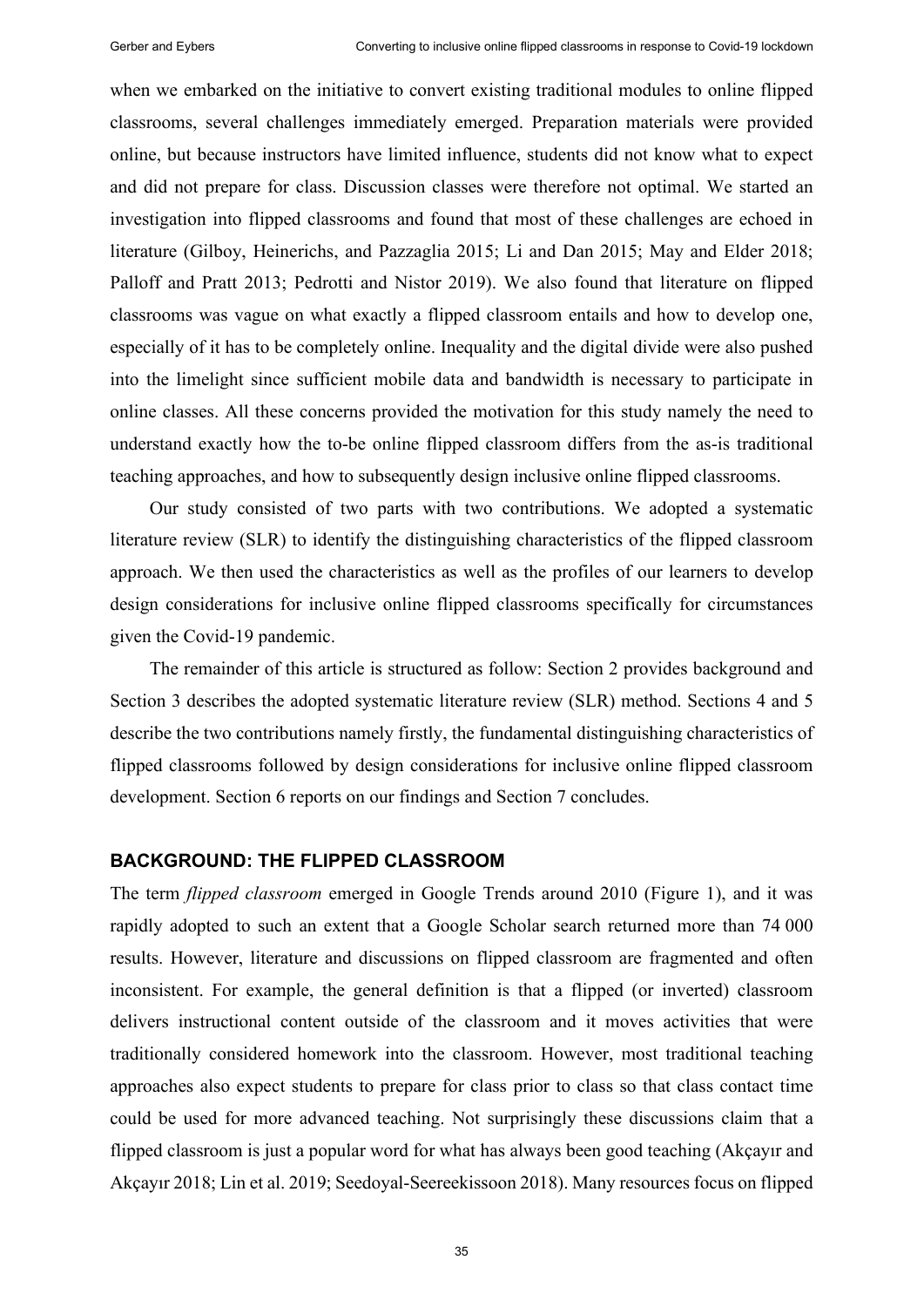classrooms within schools, and initiatives such as FLIP (the Flipped Learning Network) propose approaches such as the 4 pillars of FLIP (FLIP 2014), and thus create satellite communities with a specific focus not necessarily consistent with mainstream academic literature on the topic. Flipped classrooms are associated with *blended learning*, which is an umbrella term for the use of technology for out-of-class learning in order to support face-toface learning (Chiang 2017). Several publications assume that any availability of content videos that students can watch constitute flipped classrooms (Heijstra and Sigurðardóttir 2018; Roehl, Reddy, and Shannon 2013), even massive open online modules (MOOCs) that are online teaching environments that incorporates user forums or social media discussions to support student interactions (Bralić and Divjak 2018; Sari, Bonk, and Zhu 2020).



**Figure 1:** Google Trends on the "flipped classroom" term (executed on 18/2/2020). Numbers represent search interest relative to the highest point on the chart. A value of 100 is the all-time peak popularity of the term.

It was not possible to effectively convert traditional classrooms to flipped online classrooms without understanding the characteristics that distinguish them from traditional teaching, and we therefore adopted a systematic literature review (SLR) approach as presented in the next section.

#### **METHOD: SYSTEMATIC LITERATURE REVIEW (SLR)**

In order to execute the SLR on a manageable data set, we selected literature on flipped classrooms in higher education, specifically within the context of computing disciplines. An initial Google Scholar search returned more than 74 000 results and provided an overview of scholarly resources available. Adding a date range restriction of 2015–2020, still returned more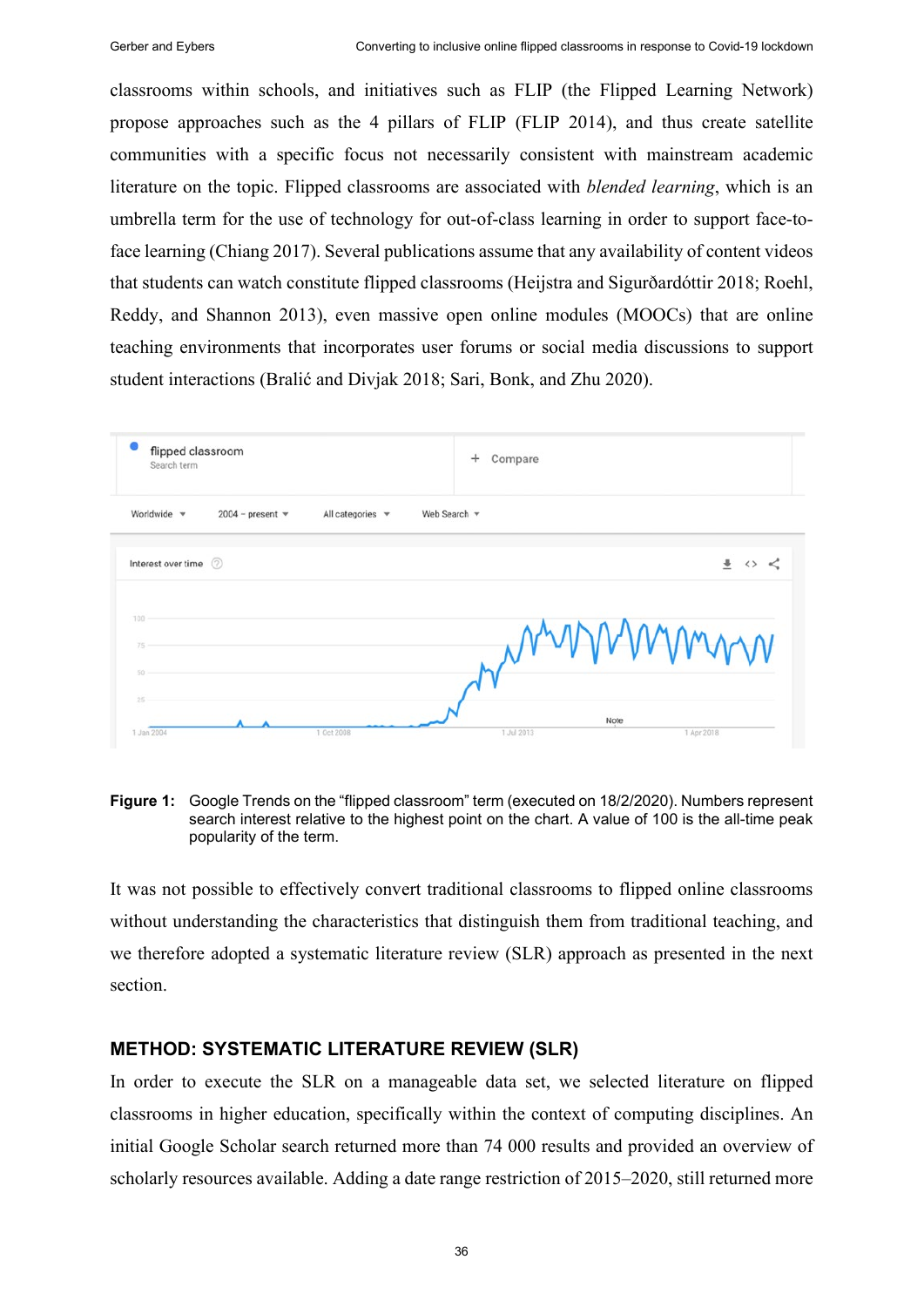than 19 000 results and we subsequently adopted a SLR method based on Kitchenham (2004) as depicted in Figure 2.



**Figure 2:** SLR Method adopted for this study

The adopted method is described according to the numbered steps in Figure 2:

- 1) *Formulate objectives and review protocol:* The objective of the SLR is to identify distinguishing characteristics that support design considerations for flipped classrooms. The review protocol is elaborated on under steps 2 and 3.
- 2) *Initial search and selection of sources:* The Google Scholar results were used to determine relevant databases: IEEE, Springer, Taylor and Francis, Sage, Science Direct and Scopus repositories. We included significant peer-reviewed and cited publications from Google Scholar.
- 3) *Choose and validate search terms:* We executed an advanced search on all the selected libraries with the keywords "flipped classroom" AND "higher education" AND ("information systems" OR "computer science" OR "computing") between 2015 and 2020. The resulting dataset:  $n=411$  comprising of Google Scholar (44) + IEEE (71) + Taylor & Francis  $(37)$  + Sage  $(35)$  + Science Direct  $(107)$  + Scopus  $(117)$ .
- 4) *Screening of sources and refinement of dataset:* We removed all duplicates, all non-English papers and most publications on flipped classrooms in schools or subjects not relevant to STEM or IS e.g., language modules. Some of these publications were included if they contained core information about flipped classroom characteristics or design: resulting dataset n=258.
- 5) *Quality Assessment:* Removed most conference publications, publications that just discussed a technology intervention or MOOCs, as well as publications that did not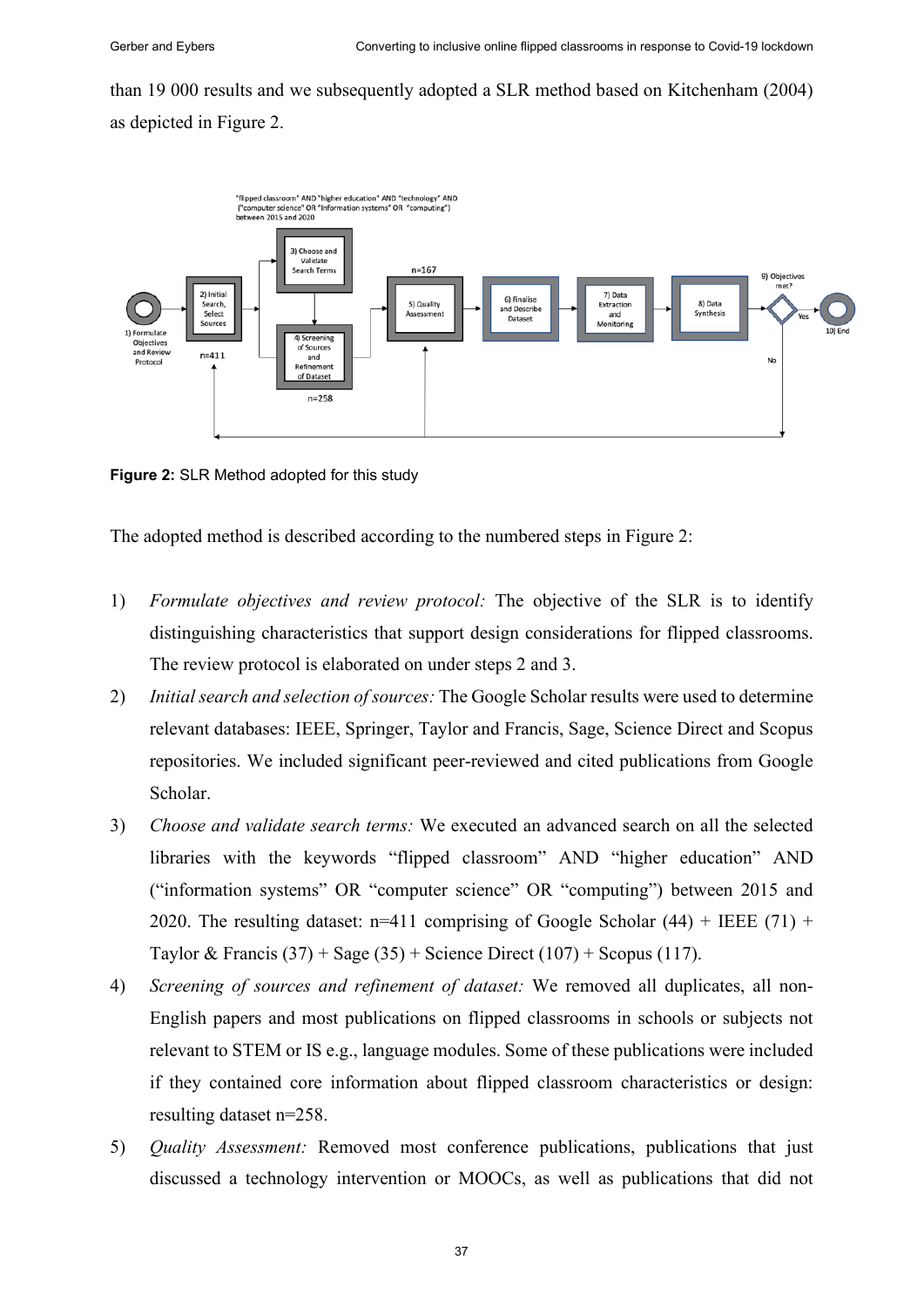include distinguishing characteristics left a dataset with  $n=167$ .<sup>1</sup> Carefully selected exceptions were included such as a publication on factors that influence the effectiveness of flipped classroom teaching (Fraga and Harmon 2014).

- 6) *Finalise and describe dataset:* Publications were peer-reviewed and published in journals between 2015 and 2020. Exceptions included relevant data.
- 7) *Data extraction and monitoring*, and
- 8) *Data synthesis:* This activity identified distinguishing characteristics that support design considerations for flipped classrooms in higher education. The search terms and exclusion criteria reduced the context mainly to computing disciplines. Each publication was scrutinised with the distinct intent to extract distinguishing characteristics, i.e., what makes a flipped classroom *different* from the way in which we teach computing lectures in a residential higher education classroom environment.

## **DISTINGUISHING CHARACTERISTICS OF FLIPPED CLASSROOMS IN HIGHER EDUCATION**

In this section we document the first part of the research study namely the results of the SLR identifying the distinguishing characteristics of flipped classrooms.

#### **What is a flipped classroom?**

Several publications in our dataset defined a flipped classroom as the "flipping" or "inverting" of activities, for instance, Fraga and Harmon (2014) who claimed that a flipped classroom is a model of instruction where "what generally occurs during class time, such as lectures and demonstrations, occurs at home, and assignments typically completed out of class occur during class". Variations of the definition insist on the inclusion of technology e.g., Chan, Lam, and Foo Ng (2018): "Flipped classroom is a technology-supported pedagogical innovation ...". Karabatak and Polat (2019) define a flipped classroom as a *blended learning approach* where learners access content outside school with the help of asynchronous resources (module videos and articles, various electronic data sources, images and presentations. Kay, MacDonald and DiGiuseppe (2019) define a flipped classroom as learners being given multimedia videos before class and that class-time is used for *differentiated instruction* where students "complete learning exercises during class, with the instructor acting as coach, mentor, or guide".

Abeysekera and Dawson (2015) analyzed flipped classrooms and provide one of the most thorough definitions, namely that

"the flipped classroom is a set of pedagogical approaches that: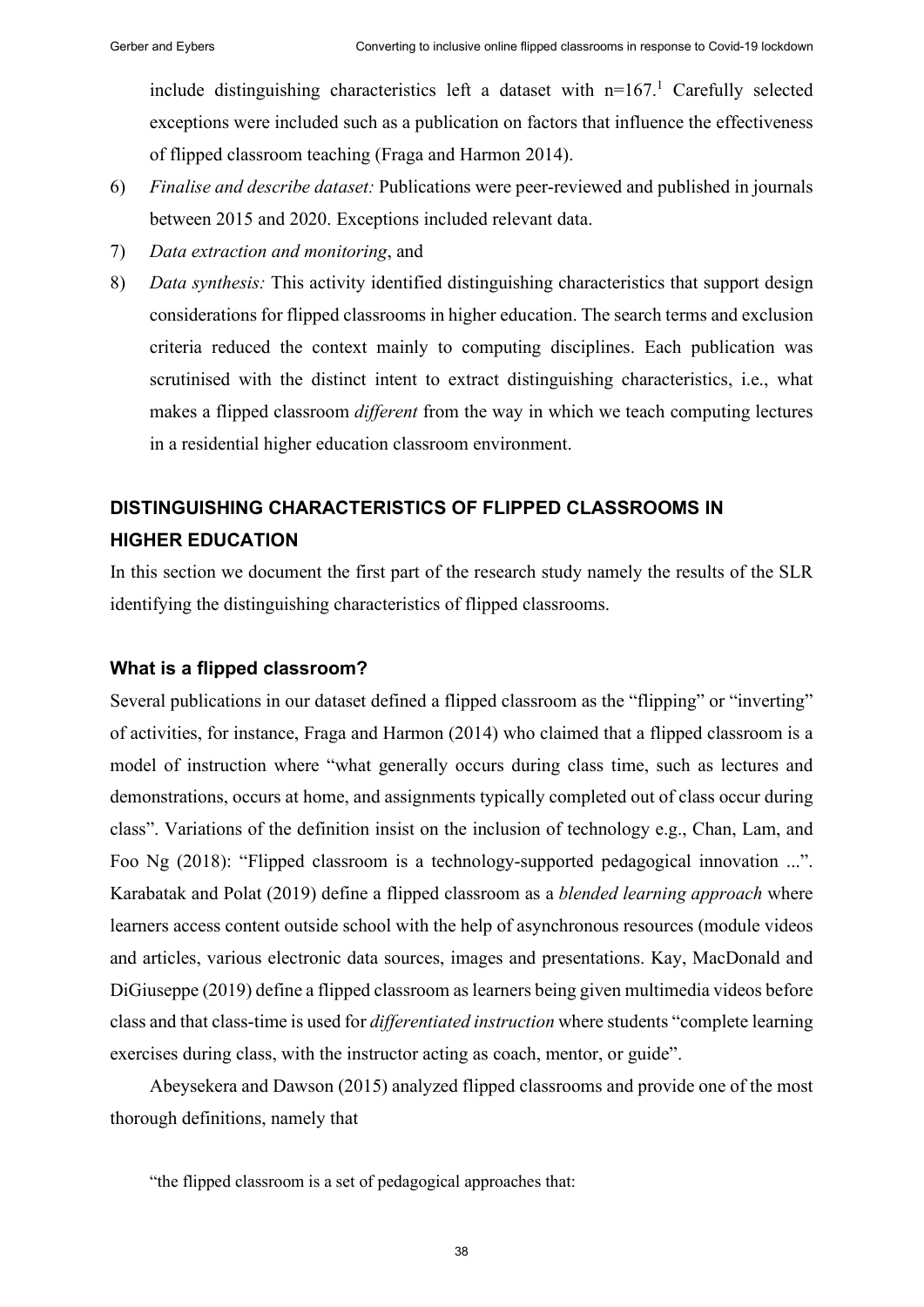- (1) move most information-transmission teaching out of class;
- (2) use class time for learning activities that are active and social; and
- (3) require students to complete pre- and/or post-class activities to fully benefit from in class work."

The SLR extracted the following characteristics:

- Flipped classrooms are characterised by pre-class, in-class and post-class activities where students play an active role in their own learning and teachers act as facilitators;
- Pre-class activities typically focus on information transmission i.e., traditionally presented lectures;
- In-class activities typically focus on application and advanced learning activities, traditionally considered homework;
- Post-class activities reinforce pre-class and in-class learning activities;
- In-class activities employ principles of collaborative and active learning that are student centred and include problem solving;
- Flipped classrooms recommend and include the use of technology (video and LMSs) to support activities and goals such as delivering content, self-assessment, and continuous communication with fellow learners and teachers;
- Flipped classrooms include continuous assessment and evaluation. Self-assessment and self-evaluation support learner-centrism and provide an indication of learner progress for context and motivation.

In the following sections the SLR topics are analysed further.

## **Flipped classroom activities**

Flipped classrooms consist of three distinct activity types namely pre-class, in-class and postclass activities. Several resources used a learning taxonomy to illustrate the difference in intent between these activities (Bagley 2020; Bicen and Beheshti 2019; Selby 2015) as we illustrate in Figure 4 by mapping the learning levels of Bloom's taxonomy (Anderson and Krathwohl 2001; Krathwohl 2002) to flipped classroom activities:

• *Pre-class activities* are basic learning activities that learners need to complete before class and entail knowledge accumulation and transfer, or the *remember* and *understand* according to Bloom.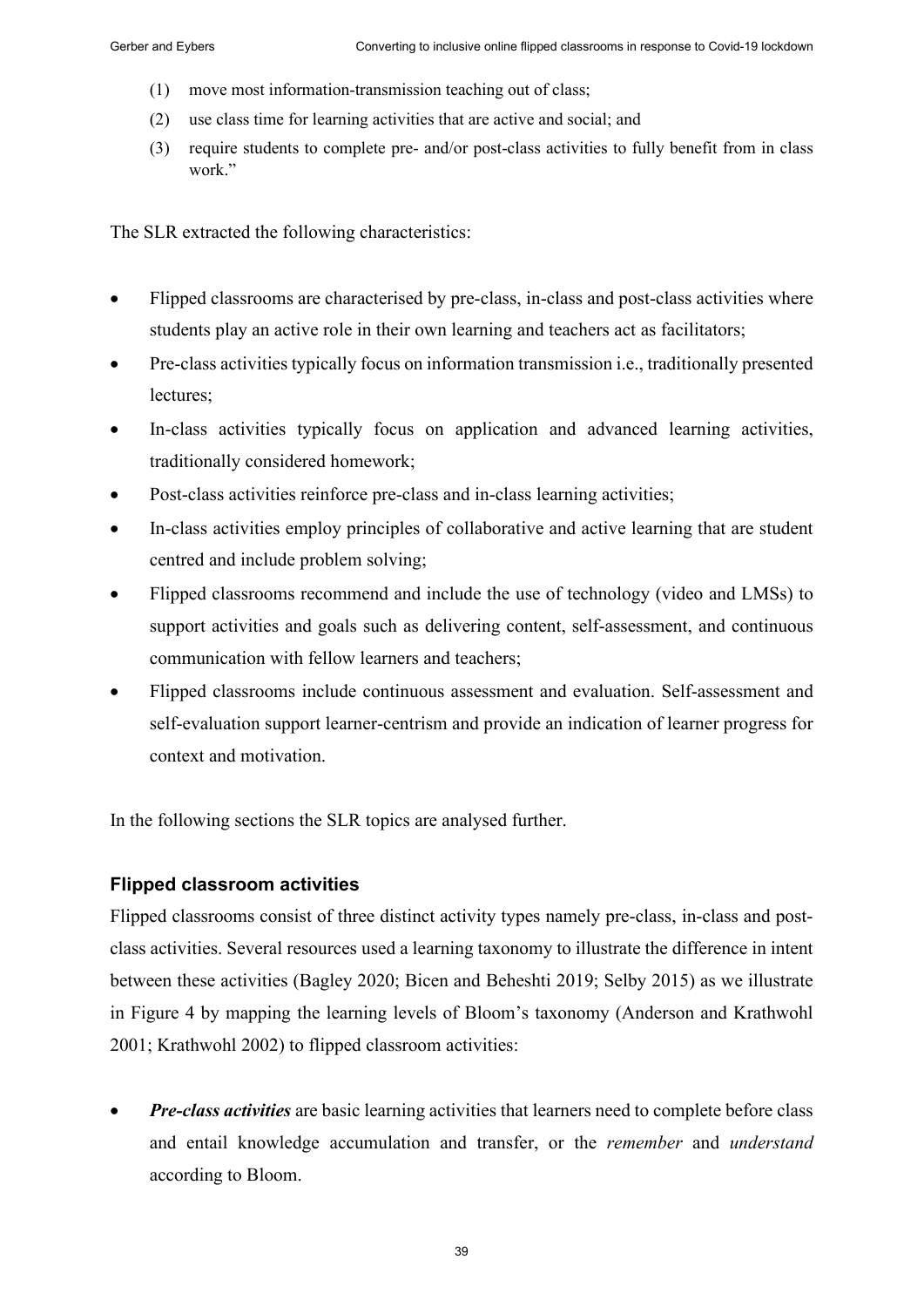- *In-class activities* are advanced learning activities that support *understanding*, but focus mainly on *applying*, *analysing* and *evaluation of* learning according to Bloom.
- *Post-class activities* reinforce the basic and advanced learning activities and *apply*, *analyse*, *evaluate* and to a limited extent even *create* new constructs or knowledge where applicable.



**Figure 3:** Mapping of flipped classroom activities to Bloom's taxonomy

A challenge identified in our dataset is that learners often do not understand how the flipped classroom activities support each other, and the importance of pre-class activities (Blair, Maharaj, and Primus 2016; Heijstra and Sigurðardóttir 2018). Learners expect what has always been the norm, i.e., they passively attend a class where the main focus is on the transfer of knowledge and explaining concepts and ideas by an instructor. In-class activities require active participation by students in collaborative learning environments, and preparation for in-class activities form part of module design. Preparation does not only facilitate knowledge acquisition, but include exposure to in-class discussion questions, how to communicate and visualize what was learned, as well as mechanisms that support reflection on a student's own experience i.e., what was difficult and why.

#### **Flipped classroom roles**

A prominent distinguishing characteristic of flipped classrooms is the change in roles of learners and instructors. Traditionally learners were passive and all the class activities were instructor-based, and only homework post class would demand that learners engage with content. In the flipped classroom our literature emphasized the need for active learners that engage in pre-class content (hence the recommended use of video's), participate in-class in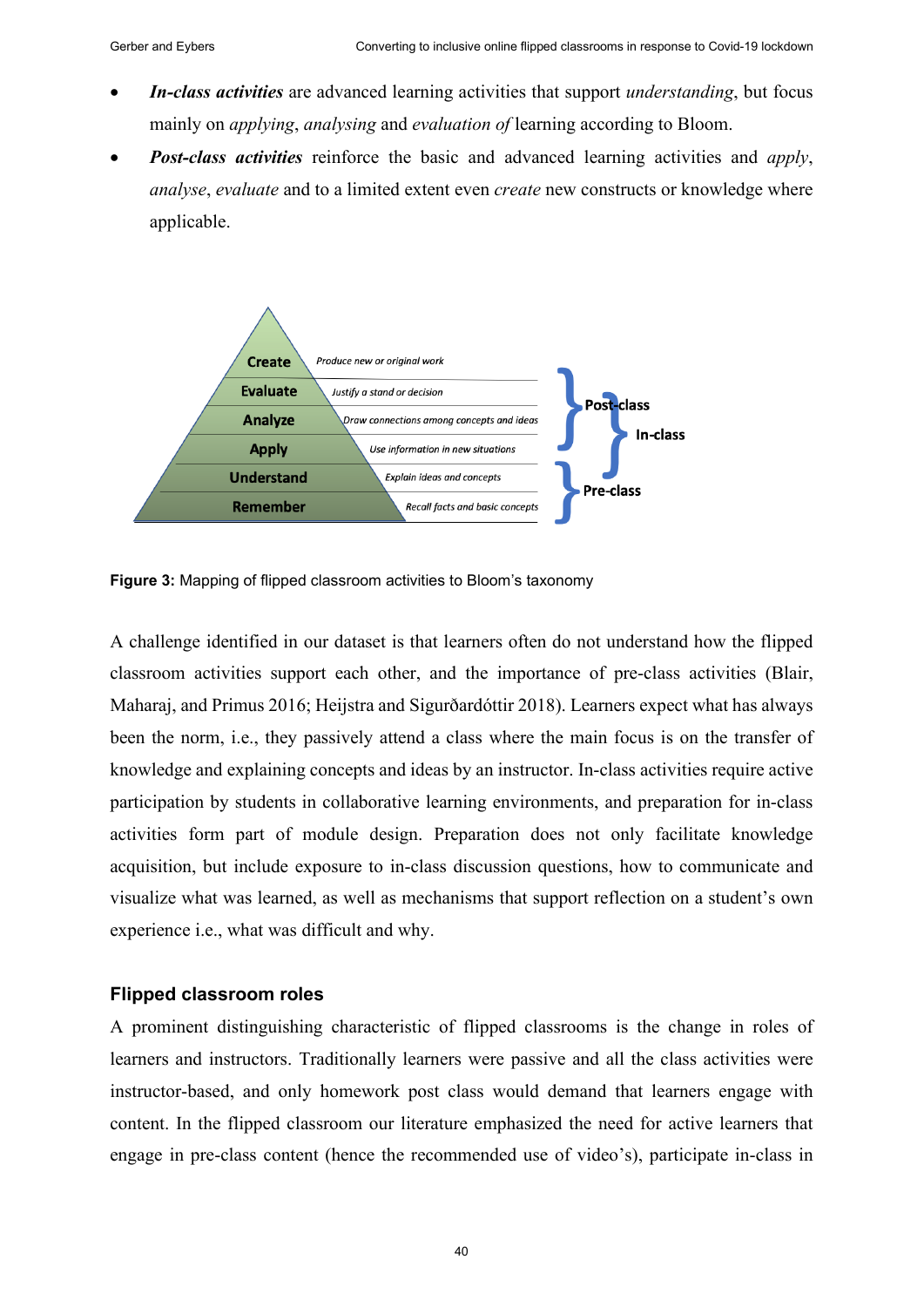advanced learning activities (*apply*, *analyse* and *evaluate*) and consolidate after class doing homework and revision. A flipped classroom is described as being learner-centred where learners need to play a very active role in their own learning rather than the traditional teachercentred approach in which students are treated as empty vessels that passively absorb information (Akçayır and Akçayır 2018; Fraga and Harmon 2014). The in-class activities need to be carefully designed by instructors to be active, challenging and collaborative so that the necessary learning can take place within a supporting social context. During the in-class activities, secondary skills such as teamwork, communication and application to a specific domain or new setting should be included.

Instructors are mainly facilitators of the learning process and are not responsible anymore for what is dubbed *information-transmission*. Facilitation in the flipped classroom environment include providing context and continuously supporting the learning process when necessary, not just during class. Communication should include peer-communication and social networking.

The change of roles is identified as core to several challenges in flipped classroom design. Learners often resist the amount of work and associated responsibility, and it is difficult to motivate them to move from being passive until post-class to being active throughout all flipped classroom activities. Many resources therefore document the necessity of, as well as mechanisms to support student engagement (AlJarrah, Thomas, and Shehab 2018; Palazón-Herrera 2018). In the end, self-efficacy and psychological ownership of one's own learning and progress remain the prerogative of the learner, and this is emphasized in flipped classrooms. Mechanisms for self-evaluation to understand whether they are mastering content as expected need to be included in the module design (Abeysekera and Dawson 2015; Sergis, Sampson, and Pelliccione 2018; Zainuddin and Perera 2017).

The changing role of the instructor is also recognised as a challenge, especially in higher education where the typical professor is a researcher, scholar and teacher, and not necessarily a skilled facilitator. Being a good facilitator require a special skill-set not emphasized by current job-descriptions in higher education, and one specific case study in our dataset describes a "lethal mutation" of the flipped classroom model where the instructor delegated in-class activities to tutors (Bagley 2020).

#### **Flipped classroom technology support**

Our SLR literature recognises that for an effective flipped classroom, especially in higher education environments, technology is a crucial implementation, infrastructure and delivery component. Technology is the means that support flipped classroom goals and activities, as

41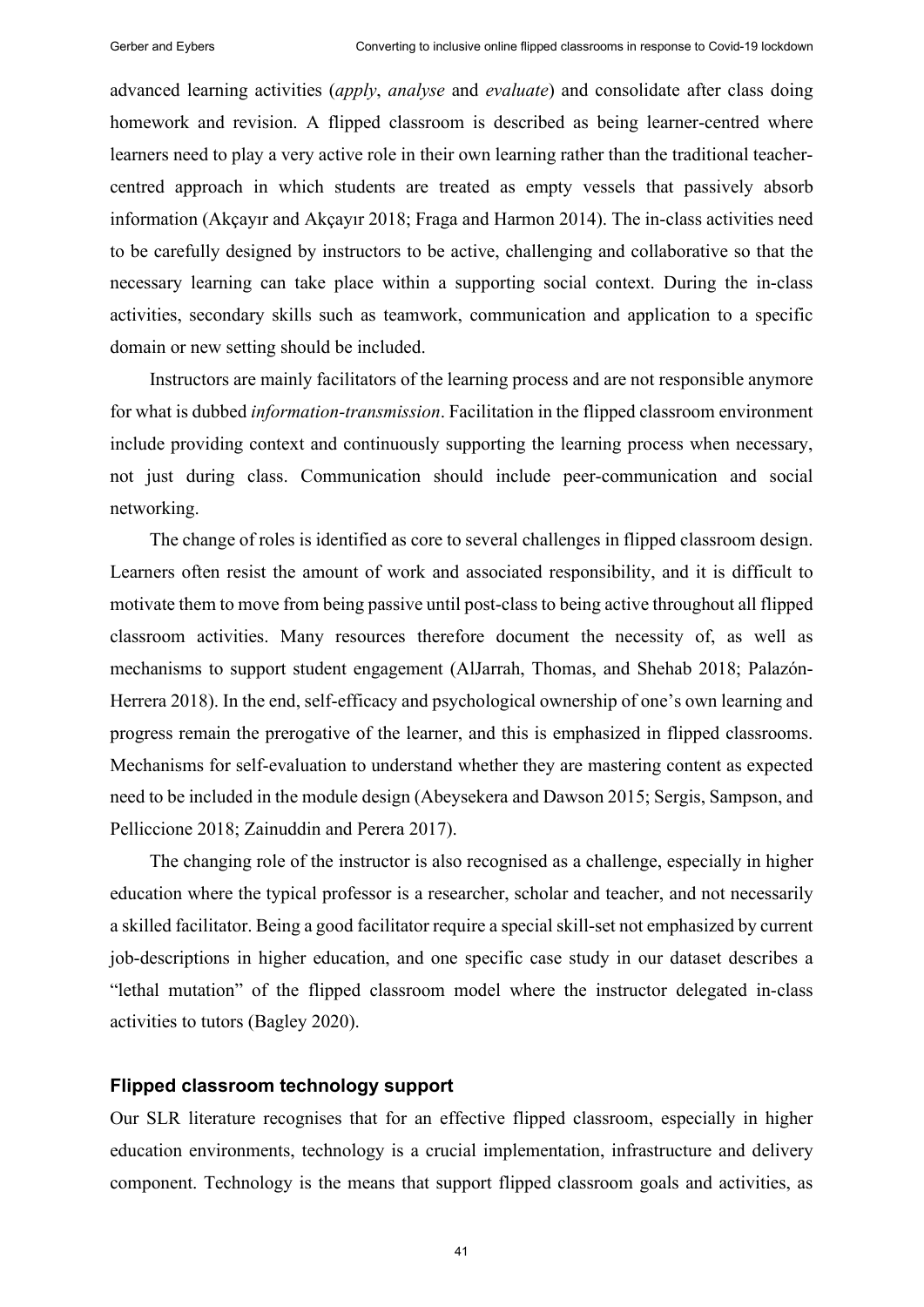well as the secondary requirements such as role changes, continuous communication and active learning. Two specific technologies are emphasised repeatedly in our SLR dataset, namely videos supporting pre-class activities, and Learning Management Systems (LMSs). LMSs are used for providing the module structure in an environment where the teacher is not always available and is not central to information delivery (Liu 2019; Lopes, Gouveia, and Reis 2019). LMSs are also necessary to facilitate self-paced and always-available delivery of content, continuous communication with peers and facilitators, and self-evaluation with regards to progress towards the learning outcomes.

A plethora of resources discuss the effectiveness, design, opportunities and challenges of video content that support learning, and within the flipped classroom context, these videos support pre-class activities specifically (Schneider and Blikstein 2016; Robinson et al. 2020; Tuna et al. 2017; Kay et al. 2019). Videos often consist of recorded lectures and voice-over slides, however, it is emphasized that boring, ineffective pre-class material is one of the primary challenges, especially because learners need to be engaged and motivated for effective preparation (Long, Logan, and Waugh 2016; Turan and Cetintas 2019; Robinson et al. 2020).

Challenges mentioned repeatedly is cost, time, technology, resources and skills necessary for the implementation of flipped classrooms, both with regards to the infrastructure and LMSs, as well as the creation of relevant (video) content (Triantafyllou and Timcenko 2015; Shnai 2017; Pellas 2018). An identified implementation challenge is resistance of faculty to the workload necessary for the development of pre-class preparation content. A sub-set of literature discuss MOOCs in flipped classrooms to assist with pre-class content, especially in resource constrained countries where the facilities to develop own content are limited (Song, Song, and Wei 2015; Hung, Sun, and Liu 2019). When using MOOC's or other available video content to support pre-class activities, the challenge is to ensure alignment with the overall curricula, module objectives and outcomes.

#### <span id="page-8-0"></span>**Theory relevant for flipped classrooms**

In this last section we provide a summary of theories identified in the SLR dataset since the theories would inform the design considerations.

Constructivist learning theory<sup>2</sup> was identified as a theoretical foundation for the flipped classroom model, specifically supporting the learner-centric basis (Hodges and Weber 2015; Olusegun 2015). In constructivism it is accepted that the learner has prior knowledge and experiences, and learning happens when knowledge is created out through past and present experiences (Hein 1991; Vanderstraeten 2002; Richardson 2003). Active learning theory is closely associated with constructivist learning theory (Bonwell and Eison 1991). Active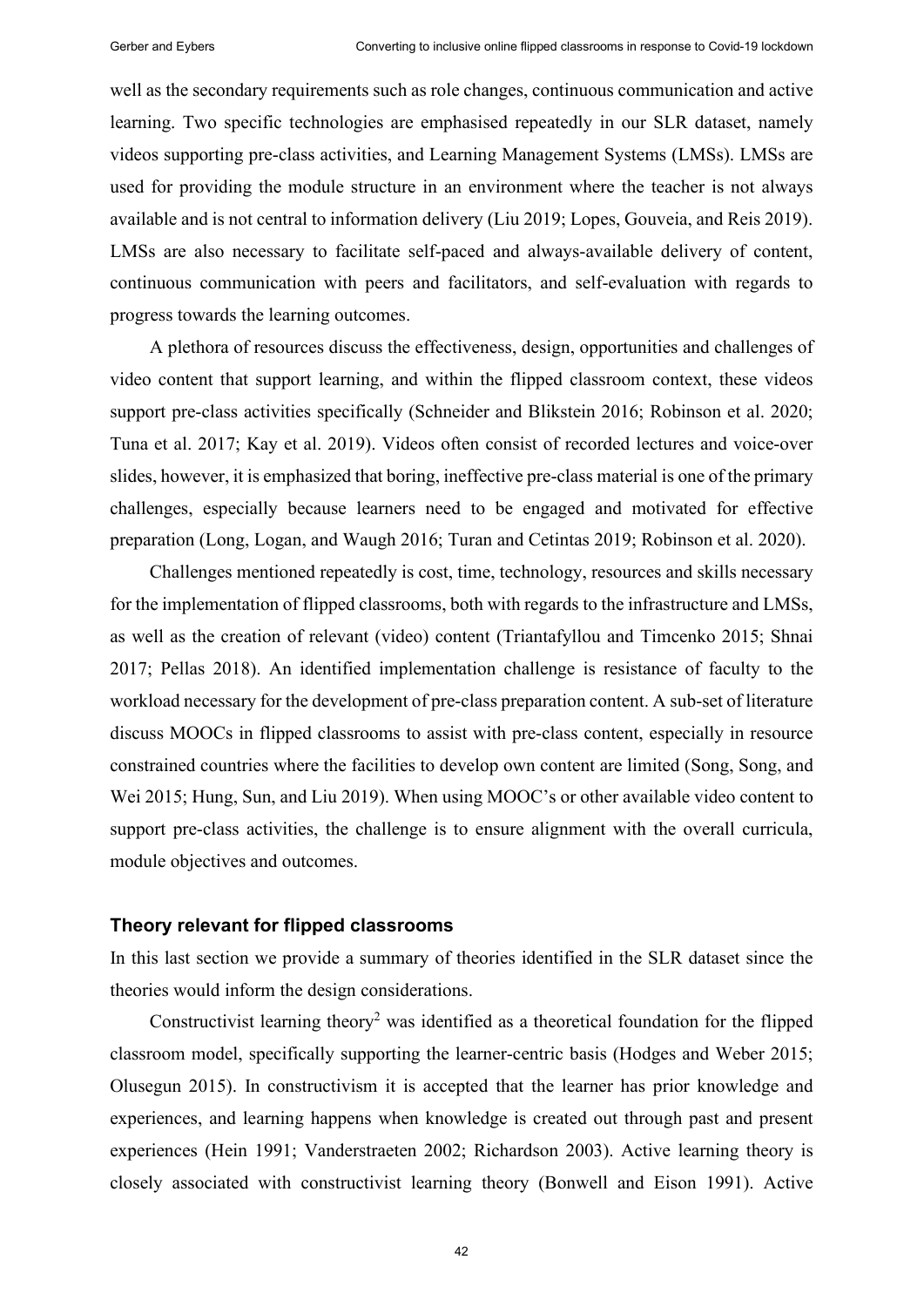learning theory emphasizes active participation and involvement of students in the learning process and this theory is applicable given the fundamental learner-centric departure point of the flipped classroom approach (Fraga and Harmon 2014; Giannakos, Krogstie, and Aalberg 2016; Keenge and Onchwari 2016; Hwang, Yin, and Chu 2019; Borda et al. 2020). Studentcentred learning embodies a set of theories that include active learning, peer-assisted learning, and collaborative learning (Bishop et al. 2013; Akçayır and Akçayır 2018). Peer-assisted learning is often used as an umbrella term for learning supported by peers (Boud, Cohen, and Sampson 1999) and collaborative learning is characterised by (often designed) situations in which two or more people collaborate to learn together. Learners borrow from each other's insight, resources and skills (Dillenbourg et al. 1995).

Self-determination theory (SDT), as well as cognitive load theory were identified as possible lenses for studying flipped classrooms (Abeysekera and Dawson 2015). SDT is a macro theory of human motivation that postulates that humans motivate themselves when needs for competence, connection, and autonomy are fulfilled (Deci and Ryan 2014; Cherry 2019), and cognitive load theory postulates that short-term working memory is limited and that learning experiences should be designed to reduce working memory load (Sweller, Ayres, and Kalyuga 2011). Motivation is also supported by the theory of gamified learning that is applicable to mechanisms that support student engagement and motivation (Kapp 2012; Özer, Kanbul, and Ozdamli 2018). Gamification has "become a popular technique used across a variety of contexts to motivate people to engage in particular targeted behaviours" and theory that apply these principles to learning resulted in theories of gamified learning (Landers 2014).

#### **DISTINGUISHING CHARACTERISTICS OF FLIPPED CLASSROOMS**

In Table 1 we consolidate the results of the SLR. The borders between the different teaching approaches are not always clear cut, and most modern teaching approaches can be classified somewhere between the traditional and flipped classroom approaches, however, for the purpose of designing an online flipped classroom, we focus on what distinguishes, and we analyse according to the identified activities. Within activities we discuss roles and technology support.

|                          | <b>Traditional Classrooms</b>                                                                                                                                                                                              | <b>Flipped Classroom</b>                                                                                                                                                                                                |
|--------------------------|----------------------------------------------------------------------------------------------------------------------------------------------------------------------------------------------------------------------------|-------------------------------------------------------------------------------------------------------------------------------------------------------------------------------------------------------------------------|
| <b>Fundamental</b>       | Teacher centred.                                                                                                                                                                                                           | Learner or student centred.                                                                                                                                                                                             |
| General<br><b>Design</b> | Classical curriculum construction and<br>module design is centred around<br>content delivery and topics to be taught<br>during class. The module structure is<br>communicated through class schedules<br>and study guides. | Classical curriculum construction and module<br>design is centred around content delivery and<br>topics to be taught during class. The module<br>structure is communicated through class<br>schedules and study guides. |

**Table 1**: Distinguishing Characteristics of Flipped Classrooms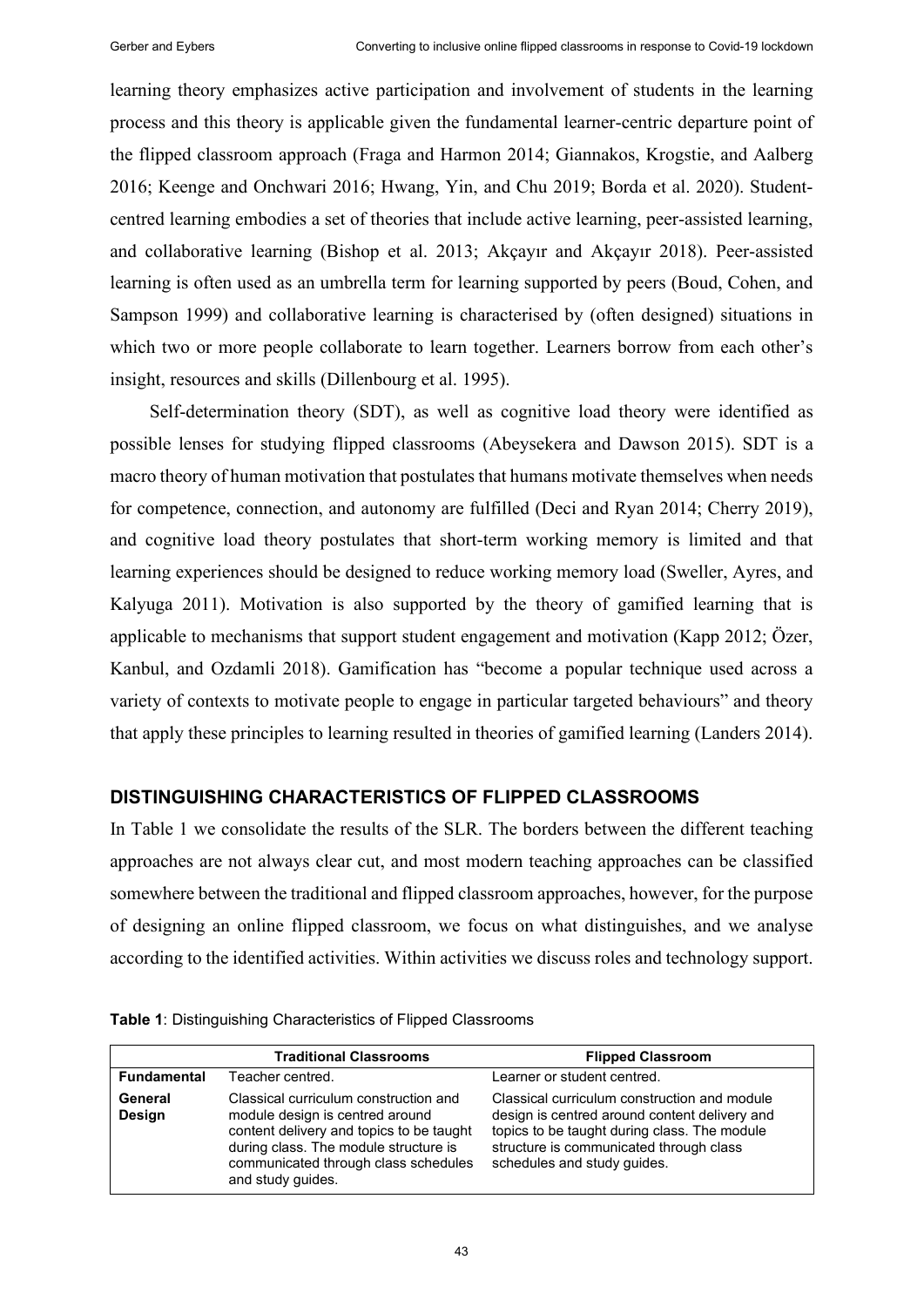|                                        | <b>Traditional Classrooms</b>                                                                                                                                                                                      | <b>Flipped Classroom</b>                                                                                                                                                                                                                                        |
|----------------------------------------|--------------------------------------------------------------------------------------------------------------------------------------------------------------------------------------------------------------------|-----------------------------------------------------------------------------------------------------------------------------------------------------------------------------------------------------------------------------------------------------------------|
| <b>Technology</b>                      | Optional and usually included to assist<br>with making knowledge transfer<br>interesting.                                                                                                                          | Indispensable. LMSs communicate module<br>structure, expectations, goals, progress and<br>mastery, as well as facilitate assessment and any-<br>time access to content.                                                                                         |
| <b>Roles</b>                           | <b>Instructor: Content custodian</b>                                                                                                                                                                               | Instructor: Learning facilitator.                                                                                                                                                                                                                               |
|                                        | Learner: Passive information receiver.                                                                                                                                                                             | Learner: Active, engaged, need to take ownership<br>of own learning                                                                                                                                                                                             |
| <b>Pre-Class</b><br><b>Activities</b>  | Preparation for class either omitted or<br>may include a non-enforced                                                                                                                                              | Preparation for class is crucial and in-class<br>activities fail if student do not prepare.                                                                                                                                                                     |
|                                        | expectation.                                                                                                                                                                                                       | Most of a flipped classroom's content delivery<br>happens pre-class through carefully designed<br>delivery mechanisms (including video).                                                                                                                        |
| Technology:                            | Modern approaches include LMSs to<br>provide 'passive' learning materials<br>(e.g., books and slides).                                                                                                             | Prerequisite for delivery of preparation materials<br>and normative assessment.                                                                                                                                                                                 |
| <b>Roles:</b>                          | <b>Instructor:</b> Content custodian                                                                                                                                                                               | <b>Instructor:</b> Content provider e.g., creating videos.                                                                                                                                                                                                      |
|                                        | Learner: Passive, in contrast with<br>flipped classrooms preparation is<br>preferable but not crucial                                                                                                              | Learner: Preparation is crucial and often a<br>necessary prerequisite to class attendance                                                                                                                                                                       |
| <b>In-Class</b><br><b>Activities</b>   | Primarily based on information<br>transmission and delivery activities, as<br>well as explanation, seldom advanced<br>learning such as application and<br>analysis.                                                | Primarily based on advanced learning activities,<br>application and analysis. These activities depend<br>on class preparation and often fail without such<br>preparation. Incorporates principles of active<br>learning, discussion and collaborative teamwork. |
| Technology:                            | Used in-class to support lecture and<br>content delivery.                                                                                                                                                          | Facilitates discussion and advanced learning<br>activities.                                                                                                                                                                                                     |
| <b>Roles:</b>                          | <b>Instructor:</b> Information transmission.<br>Learner: Passive, Information receiver.                                                                                                                            | Instructor: Facilitator of carefully designed and<br>collaborative in-class advanced learning activities                                                                                                                                                        |
|                                        |                                                                                                                                                                                                                    | <b>Learner:</b> Learners not only prepare by mastering<br>pre-class content but also prepare for in-class<br>activities by identifying problems, discussion<br>topics and organizing teamwork.                                                                  |
| <b>Post-Class</b><br><b>Activities</b> | Homework post-class are used for<br>advanced learning activities e.g.,<br>projects that apply knowledge, group<br>work etc. Post-class activities for the<br>first time really expect engagement<br>from students. | Post-class activities are designed for<br>reinforcement of learning and revision.                                                                                                                                                                               |
| Technology:                            | Inclusion optional.                                                                                                                                                                                                | Allows further engagement and learning support,<br>as well as normative and summative assessment.                                                                                                                                                               |
| <b>Roles:</b>                          | Instructor: Evaluation and assessment<br>of content learning                                                                                                                                                       | <b>Instructor:</b> Facilitate and reinforce learning and<br>communication.                                                                                                                                                                                      |
|                                        | <b>Learner:</b> Engage actively in homework<br>activities.                                                                                                                                                         | <b>Learner:</b> Complete post-class evaluations and<br>assessment, primarily for revision, reflection and<br>reinforcement of learning                                                                                                                          |
| <b>Assessment</b>                      | Assessment mostly summative and<br>post-class and its purpose is primarily<br>to evaluate content mastery.                                                                                                         | Assessment is often normative and has as primary<br>purpose to support learning e.g., learners are able<br>to evaluate their own progress and mastery<br>throughout the learning experience. Assessments<br>are designed to support learning.                   |
| <b>Roles:</b>                          | <b>Instructor:</b> Evaluation and assessment<br>of content learning                                                                                                                                                | <b>Instructor:</b> Facilitate assessment so that learners<br>can engage and own learning progress.                                                                                                                                                              |
|                                        | Learner: Learners engage with mostly<br>summative assessment in order to<br>evaluate their mastering of content.                                                                                                   | <b>Learner:</b> Complete assessment, both normative<br>and summative to evaluate own learning progress<br>and mastery.                                                                                                                                          |

In the next section the distinguishing characteristics are used to develop design considerations for converting a traditional module to an online flipped classroom.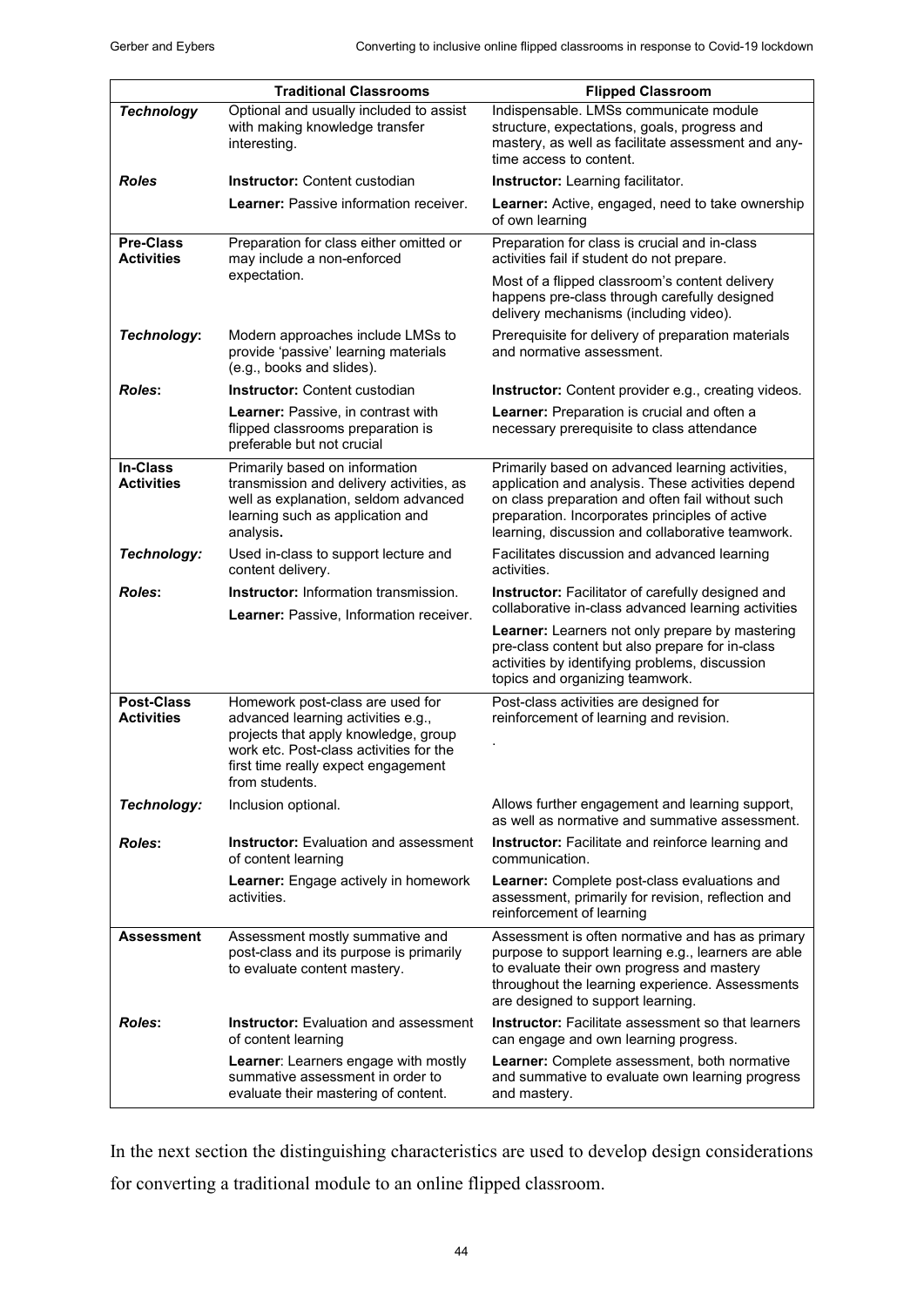## **DESIGN CONSIDERATIONS FOR FLIPPED CLASSROOMS**

The first step to extract design considerations is to consider the identified theory from the SLR as presented in Section [4.5.](#page-8-0) The design considerations are indicated in italics.

**Table 2:** Theory-based Design Considerations for Flipped Classrooms

| <b>Theory</b>                                         | <b>Theory-based Design Considerations</b>                                                                                                                                                                                                                                                                                 |
|-------------------------------------------------------|---------------------------------------------------------------------------------------------------------------------------------------------------------------------------------------------------------------------------------------------------------------------------------------------------------------------------|
| Constructivist theory;<br>active learning theory      | Constructivist theory supports the learner-centric departure point and emphasizes that<br>learning happens when knowledge is created out of experiences. Active learning<br>theory emphasizes the need for active participation and involvement of learners in the<br>learning process.                                   |
|                                                       | Design holistically for learner-centric and active learning experience: Flipped<br>classrooms need to be designed holistically, all activities should support each other as<br>part of the design. Active participation of leaners should be core to activity design that<br>support learning from individual experience. |
| Peer-assisted and<br>collaborative learning<br>theory | Peer-assisted and collaborative learning focus on effective learning characterised by<br>(often designed) situations in which two or more people collaborate to learn together<br>and learners borrow from each other's insight, resources and skills.                                                                    |
|                                                       | Design to include collaborative learning: This is of particular concern in flipped<br>classroom in-class activities where collaboration and teamwork is emphasized and<br>post-class collaborative environments may include discussion forums and social<br>media platforms.                                              |
| Self-determination<br>theory                          | Self-determination theory is a macro theory of human motivation that postulates that<br>humans motivate themselves when needs for competence, connection, and autonomy<br>are fulfilled, and this is regarded as essential to ensure that learners are engaged in<br>the flipped classroom environment.                   |
|                                                       | Design to include learner self-motivations through competence, connection, and<br>autonomy: Flipped classroom design should indicate the path to subject mastery,<br>include connection with peers and facilitators and autonomy through course design<br>and delivery.                                                   |
| Cognitive load theory                                 | Cognitive load theory emphasizes the learning approaches that take into account the<br>limited nature of short-term working memory and stresses that learning experiences<br>should be designed to reduce working memory load                                                                                             |
|                                                       | Design activities taking short-term cognitive load into account: Considering cognitive<br>load theory would entail that a flipped classroom module is designed using mini-<br>curricula, and that, for instance, any content be packaged as short and succinct self-<br>contained modules                                 |
| Theory of gamified<br>learning.                       | Theory of gamified learning uses gaming constructs across a variety of contexts to<br>motivate people to engage in particular targeted behaviours.                                                                                                                                                                        |
|                                                       | Design flipped classroom modules and activities to include mastery and progress<br>rewards: Mastery and learning should be rewarded, reward mechanisms such as<br>points and badges could be awarded as a learner progresses through a module.<br>Competition could be included in module design.                         |

### **Design considerations for online flipped classrooms**

When combining the theory perspectives depicted and described in Table 2 with the results from the SLR with regards to flipped classroom definitions, characteristics and core concepts, we identified the design considerations for online flipped classrooms as described in Table 3 below. The theory design considerations of the previous section were included and we number each of design consideration for reference purposes.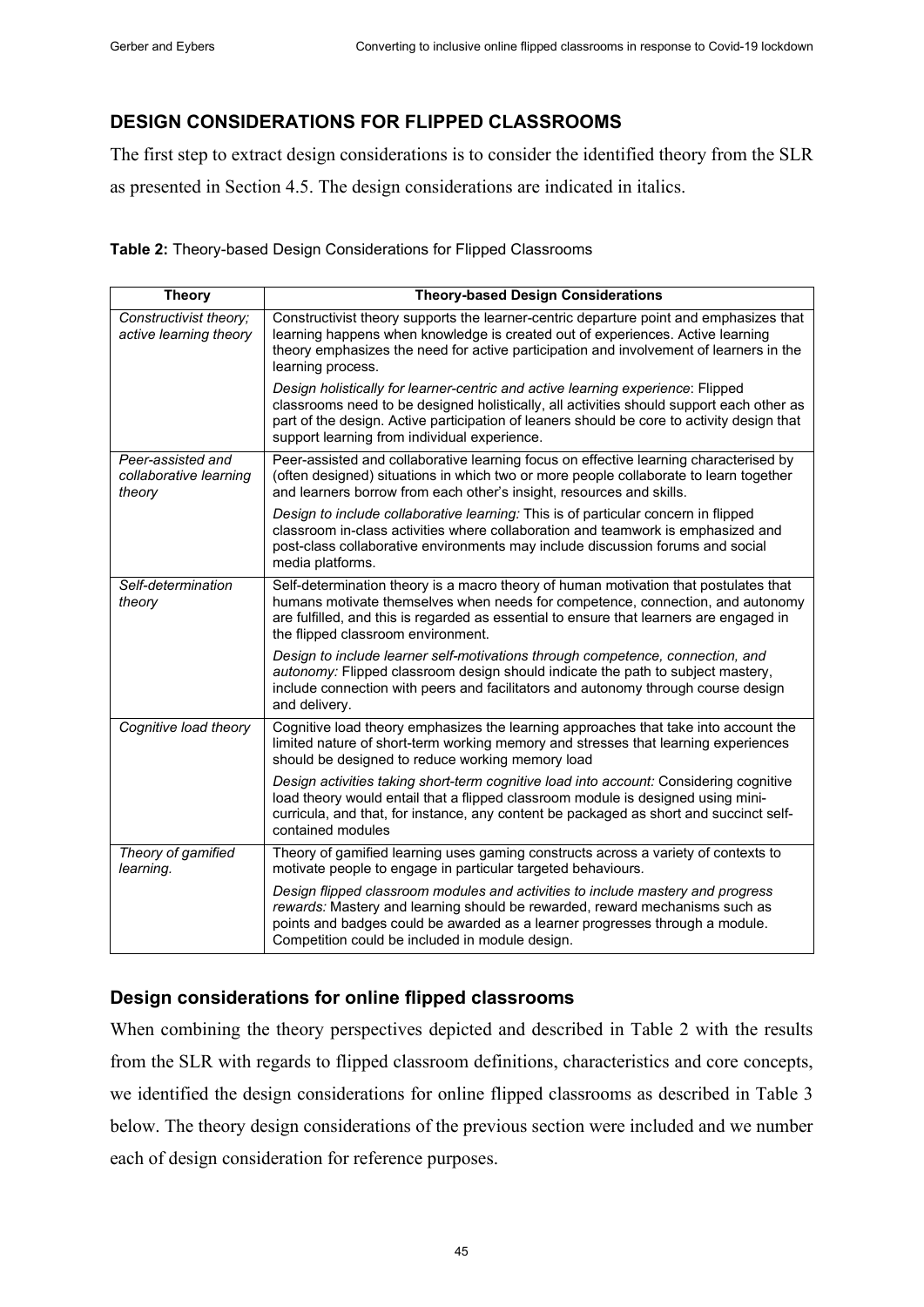#### **Table 3:** Design Considerations for Online Flipped Classrooms

#### **Design Considerations** *DC1*: Design flipped classroom module holistically taking all its differentiating characteristics into account namely engaged, active and collaborative learner-centred learning. Pre-class, in-class and post-class activities should support each other as part of the complete flipped classroom design. *DC2*: Design the flipped classroom as small succinct mini-curricula modules (short-term cognitive load) to allow for students to understand what is necessary for preparation, participation and homework. Include relevant assessment mechanisms. When a course is designed, the overall curriculum as well as the mini-curricula centred around classes could to be designed and mapped to learning outcomes, and these learning outcomes should typically be based on a learning taxonomy such as Bloom. *DC3*: Design pre-class activities to typically conform to the remember and understand learning levels if we use Bloom's taxonomy. Material for pre-class activities should: be well structured with normative assessment and progression goals; • be structured in such a way that material is presented in short videos; an content groups that conforms to recommendations of cognitive load theory; • support multi-modal, asynchronous and restricted bandwidth availability, e.g. through videos, slides and documents. *DC4*: Design in-class activities to typically conform to the higher levels of learning, e.g. the apply, analyse and evaluate levels of Bloom's taxonomy, and the structure, intent, expectations and outcomes communicated. *DC5*: Design post-class activities to reinforce, revise and consolidate learning. Post-class activities could form part of summative assessment. *DC6*: Design for active and engaged learner experience. Learners should change from passive observers to active and engaged participants. *DC7*: Design for instructor facilitation: The facilitating role of instructors as well as mechanisms for facilitation of the individual learner should be designed into a flipped classroom structure. *DC8*: Design flipped classroom modules and activities to include mastery and progress rewards: Assessment should be designed to support individual experience, engagement and progress, as well as mastery. Normative assessment mechanisms should be used to support individual learner progress and achievements. Summative assessment should be communicated and should evaluate not only content mastery as is done on traditional teaching, but fundamental principles of flipped classrooms such as learner engagement and activity completion. *DC9*: Design to include gamification and self-determination theory principles: Learners could be rewarded for progress, competition on various levels could be included in the module design, also for collaborative (e.g. team) or peer-participation. *DC10*: Design flipped classrooms so that technology to provide structure: LMSs should facilitate the structured delivery of subject matter through the relevant activities. *DC11*: Design flipped classrooms so that technology assist with learner progress through mini-curricula: LMS functionality should be included to assist with learner progress, as well as own-time and asynchronous learning according to individual needs. Pre-class, in-class and post-class activities should support each other as part of the whole flipped classroom design. LMSs should facilitate the structured delivery of subject matter through the relevant activities. *DC12*: Design flipped classrooms for collaboration and peer participation: Overall, collaborative technology such as discussion forums and social media platforms could be incorporated into flipped classroom design, in activities and as part of support structures. *DC13*: Design communication structures: Communicate fundamental principles of flipped classrooms as well as objectives, expectations, roles and goals: Instructors and learners should understand what a flipped classroom is, how a module based on the flipped classroom is constructed. Learners should understand their role as well as those of instructors as mainly facilitators. What this facilitation entails should be clear for all participants.

In the next section we demonstrate the application of the general identified design considerations within a specific context. The context imposes some additional design considerations, which is presented first.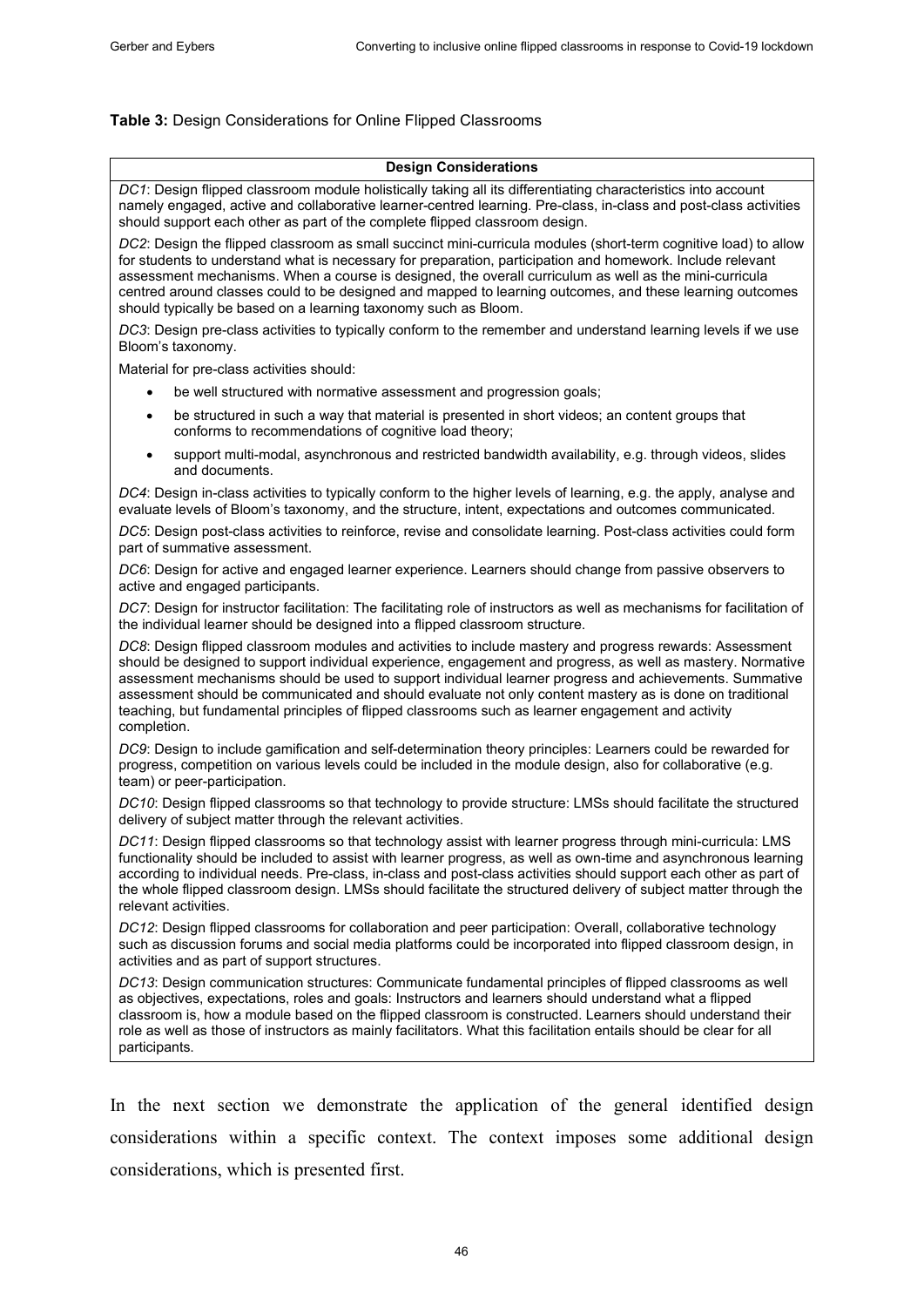#### **Context: COVID-19, Higher Education and a Developing Country**

With the outbreak of the COVID-19 pandemic, South-Africa joined the world in implementing lockdown measures with severe restrictions on travel and movement, (DoH 2020). All higher education institutions moved to rescue the academic year through online teaching (Shoba 2020), and students also had to return home and are not allowed to travel or to access campuses. Our institution specifically has been promoting *hybrid learning* (learning on-site as well as online) including the flipped classroom defined as an approach "... which requires students to read, research, view videos and do online quizzes prior to class so that classroom time can be used more effectively" (Gower 2019). With the move to online teaching only, several observations about the inequality in a developing country such as South Africa were pushed into the limelight as is evident in the address of a vice-chancellor on World Telecommunication and Information Society Day (17 May 2020) where he observed that the digital divide or inequal access to digital resources affects a large number of students (Kupe 2020). Because students had to return home, often to remote and rural areas of South Africa, they are often severely challenged to study online and the institution grappled with assisting disadvantaged students with computer equipment, as well as negotiating reduced data rates for internet access through national Mobile Network Providers (MNPs) in order to allow them to continue their studies. Several MNPs assisted by making data through the 3G network available for free for students to connect to the institutional Learning Management System (LMS), however, the 3G network speed is mostly low in general. The inequal access to resources enforced additional requirements to the design of online teaching such as that online video classes that required continues high-bandwidth access that are not accessible to disadvantaged students from rural communities.

Most students as typical Gen Z-ers embraced technology and technology supported learning environments and in our case, were generally comfortable with moving to online teaching, however they demanded services that are available at any time and with low barriers to access (Savage 2006; Kozinsky 2017). Gen Z-ers (or Generation Z) are born after 1990 and their births coincides with the birth of the World Wide Web (WWW). Gen-Z is comfortable with mobile and internet technology, and subsequently expected that some form of online teaching will be available (Savage 2006; Kozinsky 2017). They are comfortable with the availability of online learning material in general, however, not necessarily with the changing role expected from learners in the fundamental flipped classroom approach (Gilboy et al. 2015; Zainuddin and Perera 2017; Steen-Utheim and Foldnes 2018).

A further consideration in course redesign is that the scope should not exceed the expected nominal hours coupled with the accreditation, and a certain number of hours need to be contact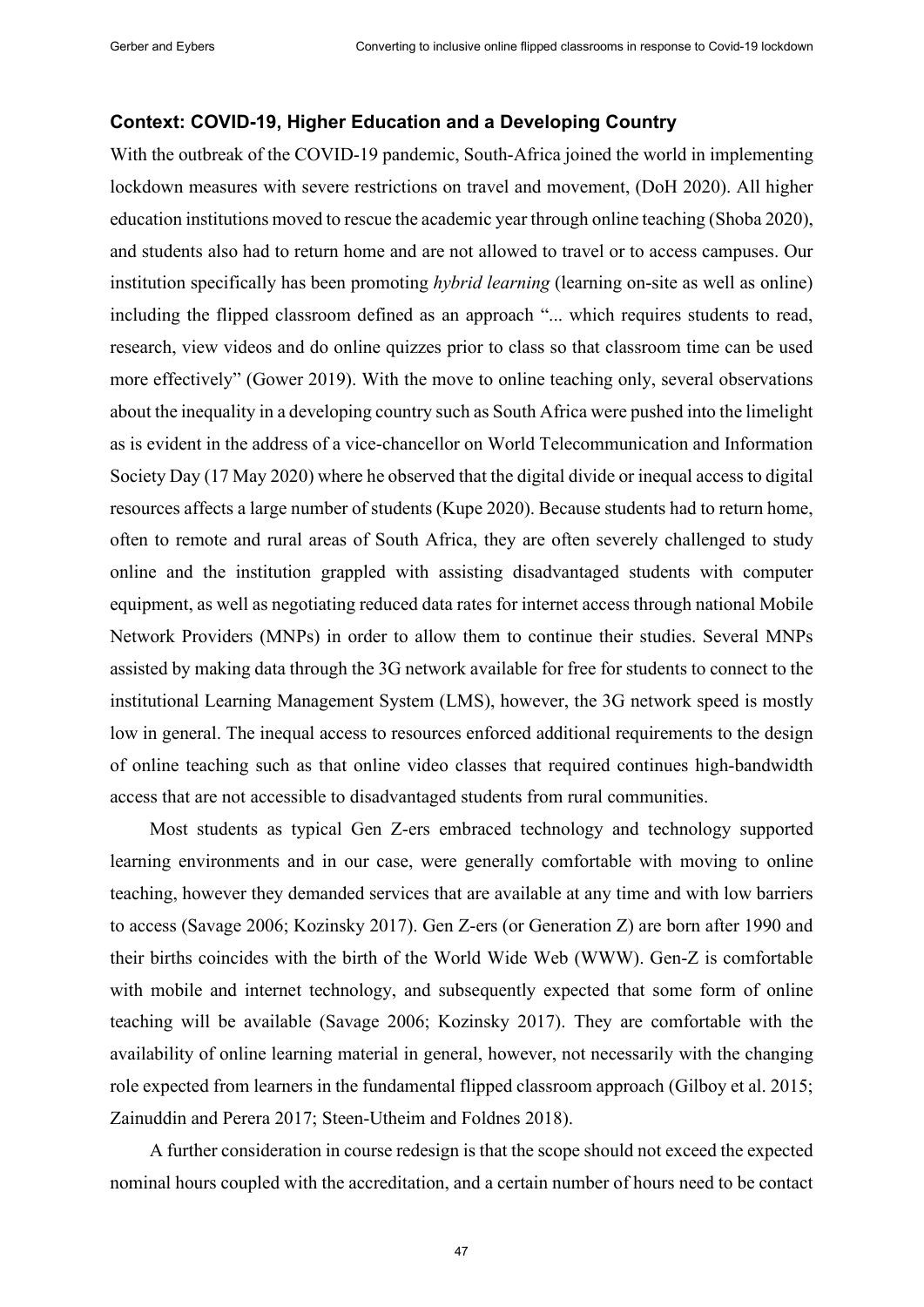sessions (even if the contact sessions are online). Activities should therefore be designed taking existing scope into account. The context specific design considerations that we identified are presented in Table 4 and most provide additional requirements given general design considerations in Table 3.

**Table 4:** Context Specific Design Considerations for Online Flipped Classrooms

#### **Design Considerations**

*DC14: Design to use technology to support context requirements:* Students are senior level IS students and typically Gen-Z students that interact daily as well as prefer technology in the current lockdown, however, design the class with flexibility and multi-model delivery mechanisms to mediate inequal access and inclusion.

*DC15: Design for communication given specific context requirements:* Provide additional assistance for compliance, especially for disadvantaged students in challenging home environments. They should know exactly what is expected from them, when it is expected and how to comply, especially if they are not physically on campus with access to a supporting environment and peer-learners.

*DC16: Design for flexible context access (both means of access and time of access):* Allow *flexibility* with regards to content access so that students that do not have access to high-bandwidth resources are not excluded. This would include that students do not need to access specific content at a specific time but they should be able to schedule downloads during night time for instance. Class sessions should also not penalize students that cannot attend during a specific time, but this does not replace classes. There should be more than one way in which participation is acknowledged, and this approach require clear communication.

*DC17: Design for context specific participation and collaboration:* Include mechanisms that ensure that remote and isolated students are incorporated into learning communities. The isolation situation includes a lack of relevant social interaction, and therefore the requirement that a flipped classroom platform should facilitate learning communities and peer-learning through available social-media platforms (e.g., WhatsApp) and LMSs mechanisms such as dedicated discussion forums where students can interact with peer-learners and instructors.

*DC18: Design to minimise impact of digital divide*: With regards to infrastructure, the disadvantaged learners within our context mostly have access to devices and mobile data, but bandwidth is restricted, whilst many students in main metropolitan areas do have access to sufficient bandwidth and prefer the online streaming of in-class sessions.

*DC19: Design for flexible and multi-modal access pre-class:* The main design consideration is therefore *flexibility* and that the flipped classroom module is designed in such a way that learners are not *disadvantaged* independent of bandwidth and resource access. A solution includes multi-modal access, which allows learners to access and download content whenever possible. Learners could schedule the downloading of videos during night-time when bandwidth from MNPs is more affordable and available.

*DC20: Design for multi-modal class participation:* Online-lecture in-class sessions should be available for learners with sufficient bandwidth access, but these sessions should preferably be recorded and made available for those learners without inadequate access. Pre-class content should be available in a format that support restricted resources, and Q&A sessions could be scheduled for recorded in-class sessions as well as be handled in moderated discussion forums.

*DC21: Design for collaboration and teamwork post-*class: Post-class activities need reinforcement and collaborative environments that could be provided by technology*.*

*DC22: Design keeping the accredited existing scope of the course into account:* Being a residential institution means that a certain number of hours need to be contact sessions (the class sessions), even if these contact sessions happen online. All activities, but specifically preparation activities, therefore need to be scoped sufficiently.

## **CONVERT AN INFORMATION SYSTEMS MODULE TO AN INCLUSIVE ONLINE FLIPPED CLASSROOM**

Detailed evaluation of the design considerations is beyond the scope of this article, however, we converted a short module on IS theory in the Information Systems (IS) department and we shortly report on our experience. The institution uses Blackboard LMS (Blackboard 2020). In Table 5 we indicate the applicable design considerations by referring to their numbers assigned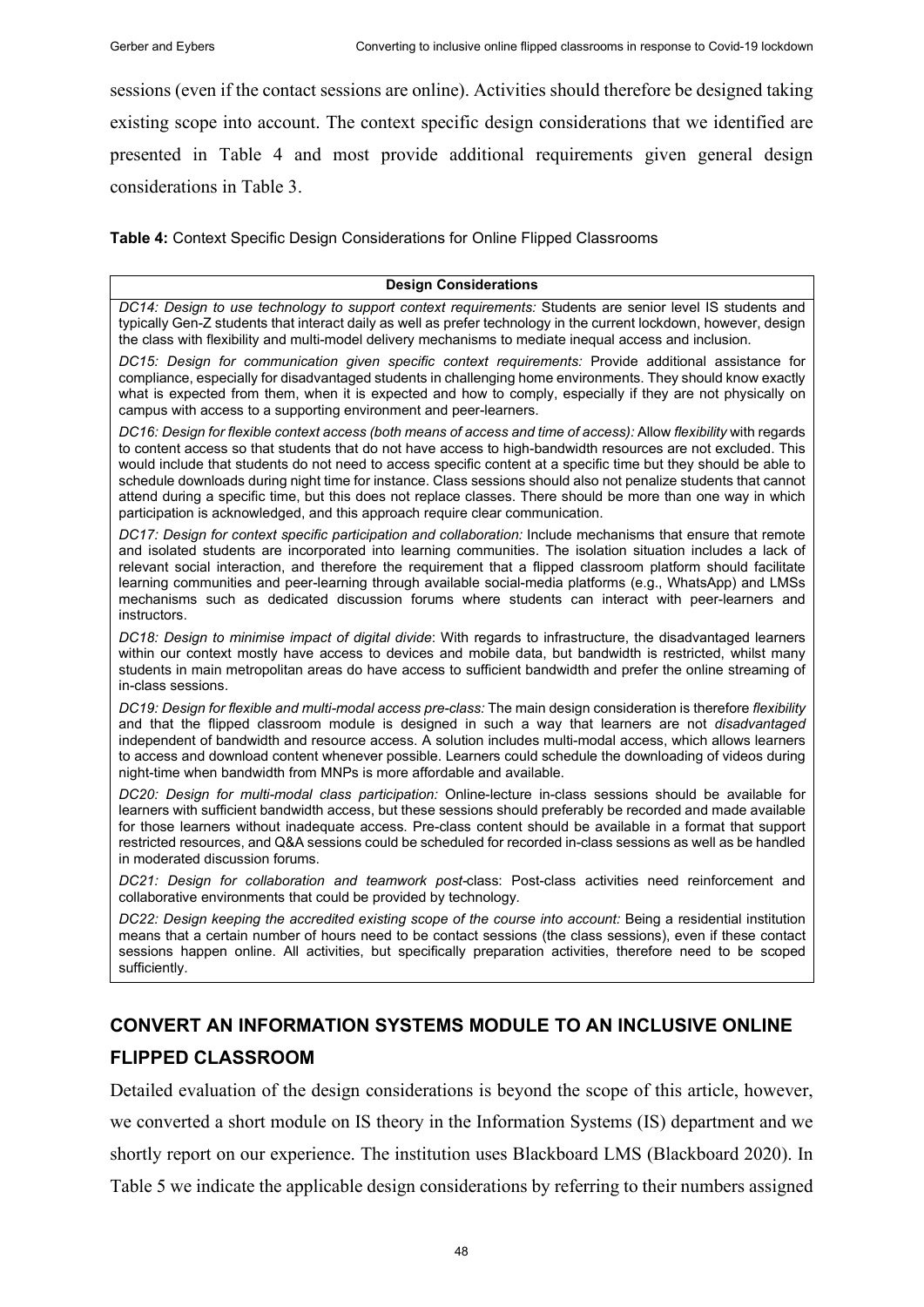#### in Tables 3 and 4.

#### **Table 5:** Demonstration of Design Considerations for Online Flipped Classrooms

#### **Flipped Classroom IS Theories Module**

The introductory IS Theories curriculum were analysed and designed to consist of 6 sessions or min-curricula each with required reading material, a short video (short max 8-10min content videos) based on the slides that were traditionally presented in class, as well as a short preparation assessment. The learning outcomes were mapped to the mini-curricula. Each mini-curriculum also included teaser questions to be discussed in the online class discussion session. *Design considerations DC1, DC2, DC11, DC22.*

- The home page of the IS Theories contains the overall module summary and objectives, as well as an explanation the flipped classroom approach, how the module is structured as well as expectations and roles. *Design considerations DC2, DC11' DC13.*
- A description of the types of activities and how they support each other is provided. In addition, the preparation activities are emphasized, as well as the how the preparation will be evaluated and assessed. *Design considerations DC1, DC2, DC3, DC11, DC13.*
- The roles of learners as learning owners, and instructors as facilitators, as well as the associated expectations, were emphasized often. *Design considerations DC11, DC13.*

Pre-class activities introduce content in a structured manner with short videos based on traditional slides, reading material and assessment. The content was made available in different formats to also ensure inclusion. *Design considerations DC1, DC3, DC11*

In-class activities were designed given the mini-curriculum perspective and facilitate applied and advanced learning and discussion in the class. *Design considerations DC1, DC3, DC7.*

- The in-class session expected students to be prepared, no knowledge transfer activities were included. The instructor was online with a video switched on, whilst students were sked to mute microphones and switch off video cameras to reduce bandwidth use. The LMS was used to facilitate the discussion, and students could participate through comments or by raising a hand and switching on their videos. The session was recorded and the recording was made available in lower resolution for students that cannot attend class. *Design considerations DC4, DC6, DC7, DC11, DC16-20*
- In-class the lecturer/instructor focused on facilitation of the activities and discussions, and students could post questions, participate and comment. *Design considerations DC6, DC7, DC13.*
- In-class activities used case-based scenarios for discussion and application of topic content. Several examples were used in-class to illustrate concepts and learners were expected to contribute to discussions. *Design considerations DC4, DC6, DC11, DC12, DC13*.

Post-class activities reinforced learning with an application assignment that specifically focused on aspects of the advanced in-class activities and not on preparation (part of the module summative assessment). In our module the post-class homework was an application assignment. *Design considerations DC1, DC2, DC5, DC21.*

The LMS we used is the institutional LMS namely Blackboard. For the department there are some templates that ensure consistency, and we adapted the template to communicate and provide the structured delivery of the module content. *Design considerations DC10, DC11, DC14, DC17*.

- It is possible to view learner activity and progress, as well as scores through the LMS activity log. The time spent on each activity can be individually monitored by facilitators and interventions could be designed if there are concerns. *Design considerations DC7.*
- The calendar functionality was also used so that students can see in the calendar what they are supposed to do when, e.g., when to prepare, what to prepare, when to participate in class and what to do post-class when. *Design considerations DC2, DC6, DC11, DC15.*
- LMS mechanisms such as progress badges, adaptive release and calendars could assist with communication, student support and student progress*. Design considerations DC6, DC9, DC11.*
- All content is made available in the LMS and are developed for multi-modal access e.g., being downloadable so that low-bandwidth downloads can be scheduled by learners with limited access*. Design considerations DC10, DC11, DC14, DC16*
- To support inclusion, in-class activities use the online classroom technology of the LMS. The discussion and chat functionality are used to get feedback, comments and questions. All the aspects of the session were recorded and made available in low-bandwidth downloadable format. Most of the session was voice except for instructor video. All students do not have the bandwidth for video streaming, and all sessions will be made available for asynchronous access and scheduled download later*. Design considerations DC7, DC10, DC14, DC16-20*

Assessment: Normative assessment and summative is per individual and primarily based on student participation in the activities, assessments and final assignment, which is logged by the LMS. *Design considerations DC8, DC14*.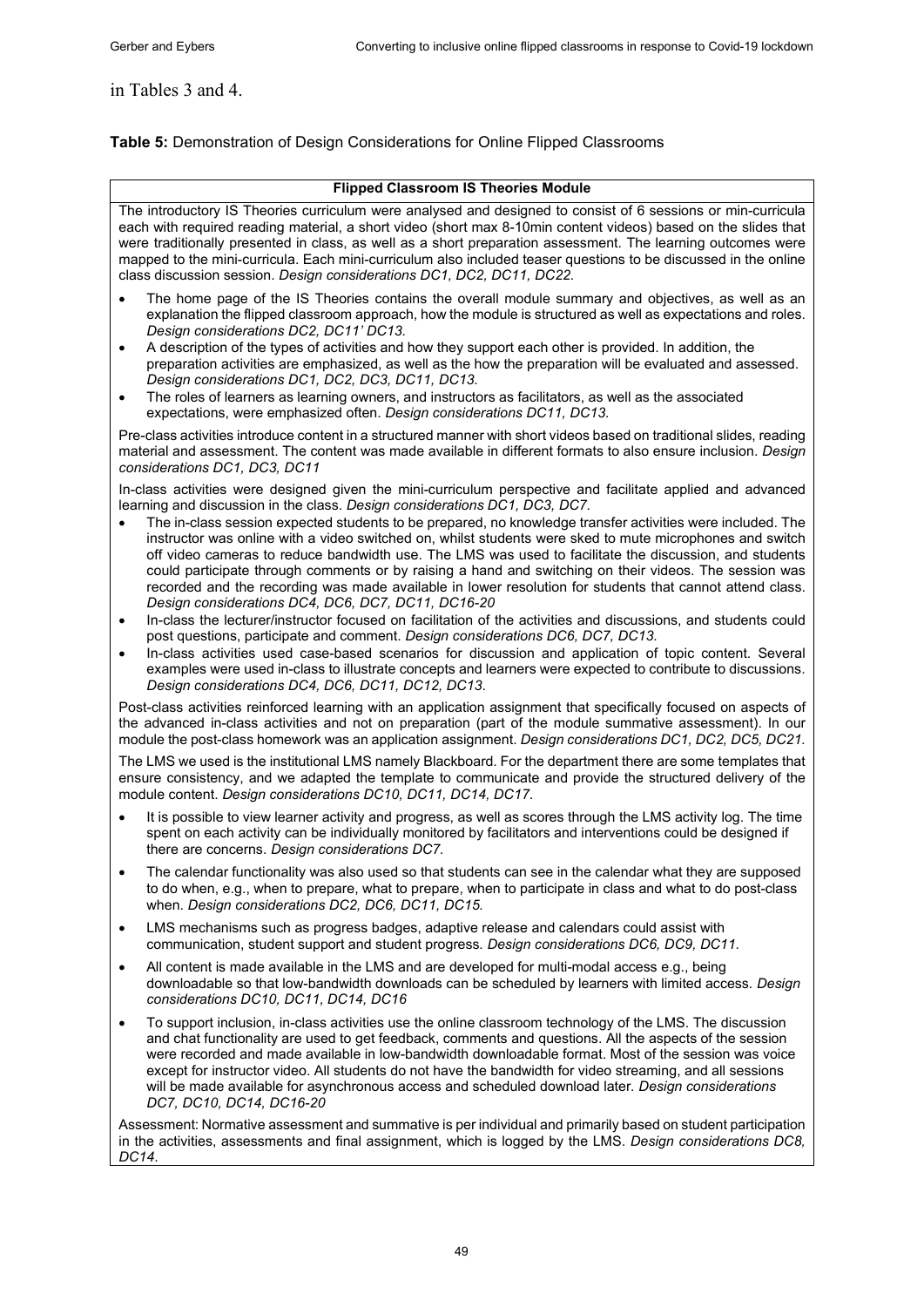#### **Flipped Classroom IS Theories Module**

- For modules that are part of the official degree offering of the institution students have to obtain semester marks as well as write a moderated exam. The semester marks are calculated by taking completion of preparation activities into account, in-class discussion and group assignments, as well as their post-class assignments or projects Design Considerations DC8, DC10.
- A short preparation assessment (containing random multiple choice questions) per topic is included and students can complete the assessment until they achieved an 80% score. Only completion of the assessment is taken into consideration for final marks. *Design considerations DC6.*
- The LMS supports discussion forums as part of the module setup, and these discussion forums were included in the module design. The instructor facilitated discussion and some activities expected students to post on the discussion forum. *Design considerations DC7, DC10, DC11, DC12-14.*

Class representatives: Even though not used for our module, class representatives could be tasked to organise student communities and ensure that all students are contacted and belong to a social media platform. If students do not participate in module activities, they could be contacted and interventions will be made available depending on the challenges they experience *Design considerations DC7, DC12, DC15, DC17-21.*

### **EXPERIENCE REPORT**

When we applied the developed online flipped classroom design considerations to convert a short IS theories module, the detail considerations of Tables 3 and 4 were useful as it allowed us to focus on specific aspects of the module, however, we found that the design considerations need to be applied taking the fundamental distinguishing characteristics of flipped classrooms into account. We had to guard against legacy-creep and falling back to existing patterns. A true flipped classroom is not just a classical teaching approach where students are given some preparation work to do before class, and where technology such as a LMS is used to assist with the dissemination of module materials.

The generation of the preparation content was time consuming, but an advantage is that it is available for future teaching and the mini-curriculum approach makes it possible to only revise sections or units should it be necessary in future. We also found it difficult to include the gamification mechanisms into the course, and in the end this part did not work well. Future research will investigate gamification mechanisms and how to effectively integrate it into the online flipped classroom environment.

We made expectations with regards to preparation, class and homework clear, and emphasized that classroom sessions would be for discussion only. We started the classroom session with a request for general feedback on the flipped classroom approach. Learners indicated that the structure and expectations of the flipped classroom approach that were clearly communicated assisted them to plan and complete activities because they knew what to do and by when. More than 65 per cent of students commented that the videos were very useful, and they found the fact that they could revisit discussions in the video one of the most valuable aspects compared to traditional classrooms where complicated concepts were often only discussed once in a short space of time with no chance of reflection and revisit. We could also confirm this behaviour by viewing access logs of the material on the LMS.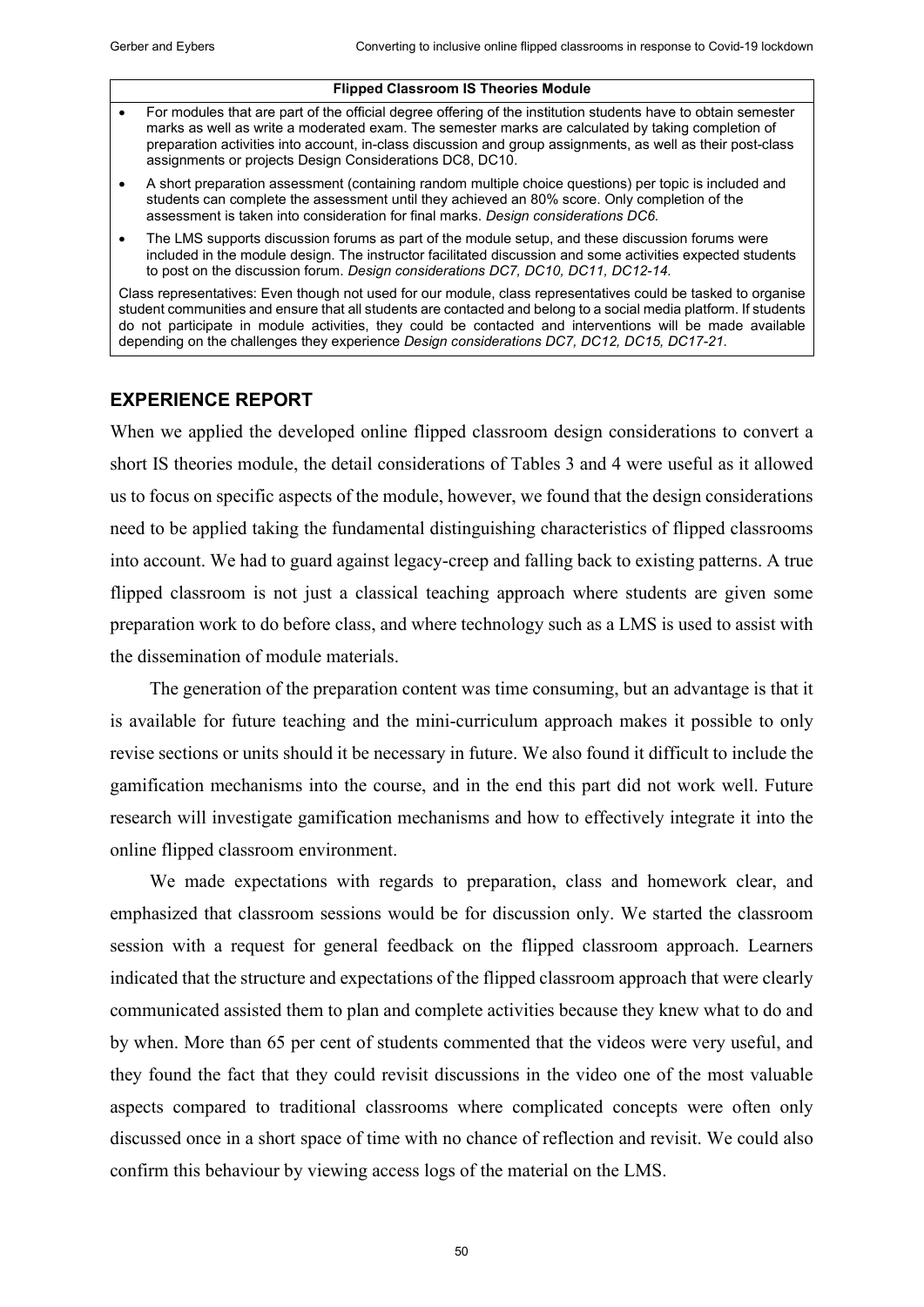Attendance of the class sessions was good, of the enrolled 35 students, more than 30 usually attended but some students dropped continuously due to connectivity issues. They however managed to join for short periods and indicated that the recorded class session would be valuable and they would contact fellow students and instructors through the available communication channels should they have further questions. Not unexpectedly there were few students that did not sufficiently prepare for class, but other students in the group commented on their questions and pointed them to the preparation materials. Prepared students wanted to use the discussion time effectively. This group correction behaviour was an interesting and unexpected observation and support for this peer-behaviour could be supported by revised design considerations.

The post-class assignment is similar to what was used in the traditional module, however, students indicated that they feel better prepared due to the online class session and the opportunities they had to discuss their individual problems that were identified during preparation. The quality of submissions was better and students generally performed better. Further research could include a comparative study on student performance.

We only evaluated the online flipped classroom design considerations for a short module and further research would include evaluation and refinement given the conversion of semester modules in data warehousing and data mining that need to move online.

#### **CONCLUSION**

In this article we report on a study to convert to online flipped classrooms that was necessitated by the Covid-19 pandemic in a higher education institution that had to convert to online teaching. The study consisted of two parts with two contributions. A Systematic Literature Review (SLR) was used as method in order to identify the distinguishing characteristics of the to-be flipped classroom approach with the classical traditional as-is teaching approach. From the SLR we found that the primary distinguishing characteristics of flipped classrooms include the fundamental theoretical learner-centric departure point that depend on active and engaged learners, three distinct types of learning activities, and a change in the primary role of the instructor from a teacher to a facilitator. Foundational to flipped classrooms is constructivism, which means that the online environment should actively and uniquely support individuals to learn through experience provided by the learning environment, engage in pre-class preparation through interesting and well-developed content, participate in in-class collaborative discussion and reflect post-class to reinforce learning.

The distinguishing characteristics of the flipped classroom approach were subsequently used to develop design considerations for converting to online flipped classrooms. The design

51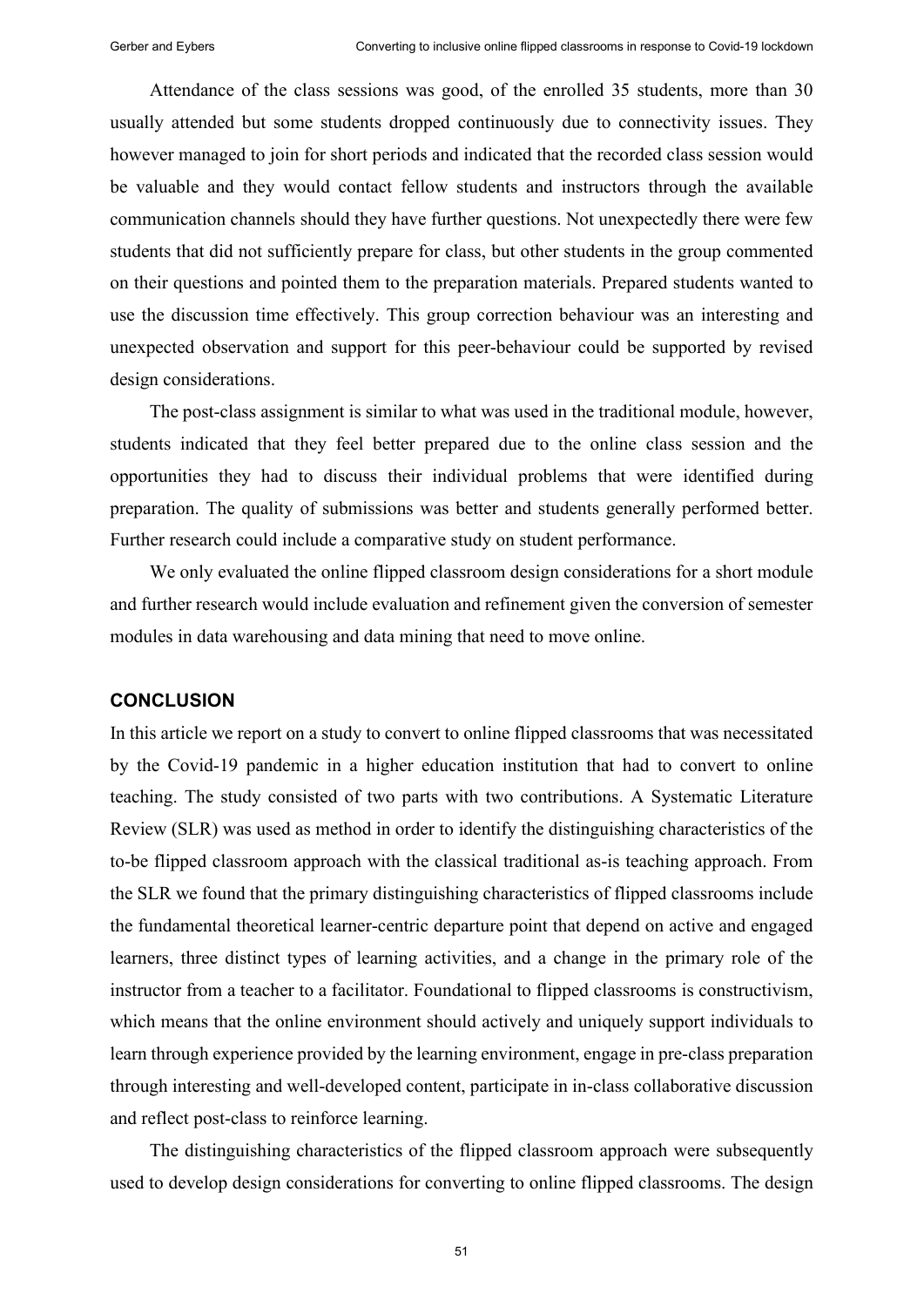considerations integrated principles from relevant theory and specific context circumstances given the Covid-19 pandemic in a developing country with a digital divide and unequal access to resources. The design considerations were demonstrated by redesigning a short module in IS Theories to be an inclusive online flipped classroom module. After understanding what a flipped classroom really is and how the as-is module differs from the to-be online flipped classroom, we found that the design considerations were practical and ensured that the detail design is consistent. We found that the design considerations by themselves are not effective without understanding what the to-be online flipped classroom scenario fundamentally entails and how it differs from the as-is traditional teaching scenario.

The nature of higher education will in all probability never change back to what it was before Covid-19, and our contributions could assist instructors to position for the new normal of alternative online teaching approaches. The specific context of this study, namely the Covid-19 pandemic necessitating that all higher education teaching is transformed to be online, as well as inclusion considerations online in a digitally-divided developing country that influences online teaching environments distinguish our study from the plethora of existing literature on flipped classrooms.

#### **NOTES**

- 1. We did not include citations to all 167 publications in this article.
- 2. We report on SLR results and it is beyond the scope of this discussion to give a detailed overview of the different perspectives of constructivist theory such as reflected in the seminal publications of Dewey (1929), Bruner (1961), Vygotskii (2012) and Piaget (1980).

#### **REFERENCES**

- Abeysekera, Lakmal and Phillip Dawson. 2015. "Motivation and Cognitive Load in the Flipped Classroom: Definition, Rationale and a Call for Research." *Higher Education Research & Development* 34(1): 1–14. https://doi.org/10.1080/07294360.2014.934336.
- Akçayır, Gökçe and Murat Akçayır. 2018. "The Flipped Classroom: A Review of Its Advantages and Challenges." *Computers & Education* 126(November): 334–45. https://doi.org/10.1016/ j.compedu.2018.07.021.
- AlJarrah, Abeer, Michael K. Thomas, and Mohamed Shehab. 2018. "Investigating Temporal Access in a Flipped Classroom: Procrastination Persists." *International Journal of Educational Technology in Higher Education* 15(1). https://doi.org/10.1186/s41239-017-0083-9.
- Anderson, Lorin W. and David R. Krathwohl. (Ed.). 2001. *A Taxonomy for Learning, Teaching, and Assessing: A Revision of Bloom's Taxonomy of Educational Objectives*. Complete ed. New York: Longman.
- Bagley, Spencer. 2020. "The Flipped Classroom, Lethal Mutations, and the Didactical Contract: A Cautionary Tale." *PRIMUS* 30(3): 243–60. https://doi.org/10.1080/10511970.2018.1555196.
- Bicen, Huseyin and Mobina Beheshti. 2019. "Assessing Perceptions and Evaluating Achievements of ESL Students with the Usage of Infographics in a Flipped Classroom Learning Environment." *Interactive Learning Environments* October: 1–29. https://doi.org/10.1080/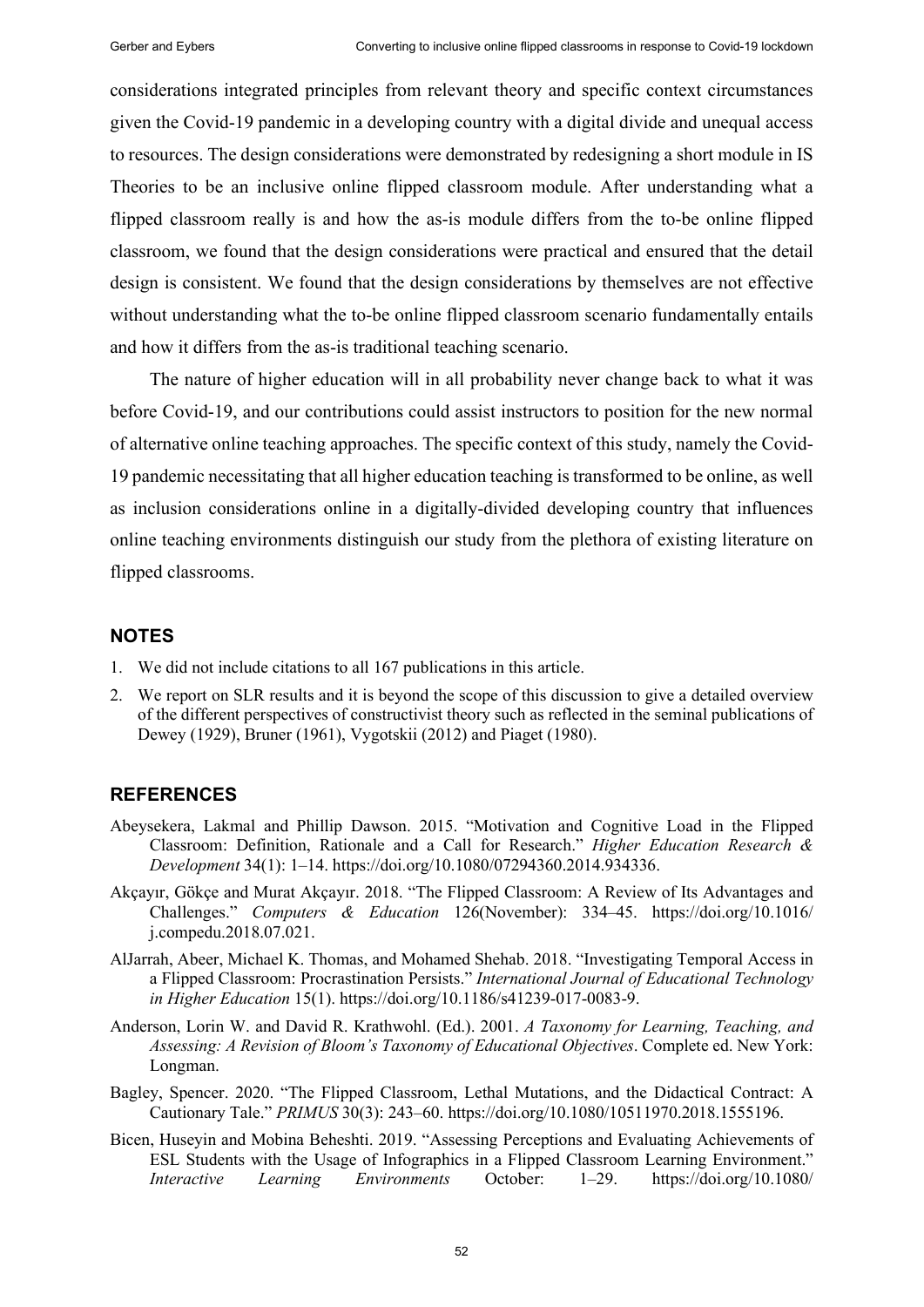10494820.2019.1666285.

- Bishop, Jacob Lowell, Utah State University, Dr Matthew A. Verleger, Embry-Riddle Aeronautical Univ, and Daytona Beach. 2013. "The Flipped Classroom: A Survey of the Research." In *Proceedings of the 120th ASEE Annual Conference & Exposition*, 18‒35, American Society for Engineering Education.
- Blackboard. 2020. "Blackboard Learn." Blackboard. 2020. https://www.blackboard.com/teachinglearning/learning-management/blackboard-learn.
- Blair, Erik, Chris Maharaj, and Simone Primus. 2016. "Performance and Perception in the Flipped Classroom." *Education and Information Technologies* 21(6): 1465–1482. https://doi.org/10.1007/ s10639-015-9393-5.
- Bonwell, C. and J. Eison. 1991. *Active Learning: Creating Excitement in the Classroom AEHE-ERIC Higher Education Report No. 1*. Washington, D.C.: Jossey-Bass.
- Borda, Emily, Emily Schumacher, Daniel Hanley, Edward Geary, Shannon Warren, Cassidy Ipsen, and Lauren Stredicke. 2020. "Initial Implementation of Active Learning Strategies in Large, Lecture STEM Courses: Lessons Learned from a Multi-Institutional, Interdisciplinary STEM Faculty<br>Development Program." *International Journal of STEM Education* 7(1). Development Program." *International Journal of STEM Education* 7(1). https://doi.org/10.1186/s40594-020-0203-2.
- Boud, David, Ruth Cohen and Jane Sampson. 1999. "Peer Learning and Assessment." *Assessment & Evaluation in Higher Education* 24(4): 413–26. https://doi.org/10.1080/0260293990240405.
- Bralić, Antonia and Blaženka Divjak. 2018. "Integrating MOOCs in Traditionally Taught Courses: Achieving Learning Outcomes with Blended Learning." *International Journal of Educational Technology in Higher Education* 15(1). https://doi.org/10.1186/s41239-017-0085-7.
- Bruner, Jerome S. 1961. "The Act of Discovery." *Harvard Educational Review* 31: 21–32. https://psycnet.apa.org/record/1962-00777-001.
- Chan, Siok-Yee, Yat Kuan Lam, and Theam Foo Ng. 2018. "Student's Perception on Initial Experience of Flipped Classroom in Pharmacy Education: Are We Ready?" *Innovations in Education and Teaching International* November: 1–12. https://doi.org/10.1080/14703297.2018.1541189.
- Cherry, Kendra. 2019. "Self-Determination Theory and Motivation." *Verywell Mind* (blog). 2019. https://www.verywellmind.com/what-is-self-determination-theory-2795387.
- Chiang, Tosti Hsu-Cheng. 2017. "Analysis of Learning Behavior in a Flipped Programing Classroom Adopting Problem-Solving Strategies." *Interactive Learning Environments* 25(2): 189–202. https://doi.org/10.1080/10494820.2016.1276084.
- Deci, Edward L. and Richard M Ryan. 2014. *Intrinsic Motivation and Self-Determination in Human Behavior*. New York: Springer Science+Business Media.
- Dewey, J. 1929. *The Quest for Certainty.* New York. https://psycnet.apa.org/record/1930-00008-000.
- Dillenbourg, Pierre, Michael J. Baker, Agnès Blaye, and Claire O'Malley. 1995. "The Evolution of Research on Collaborative Learning." In *Learning in Humans and Machine: Towards an Interdisciplinary Learning Science*, 189–211. Elsevier, Oxford.
- DoH. 2020. "COVID-19 Corona Virus South African Resource Portal." Government Information and Resource Website. SA Corona Virus Online Portal. March 12, 2020. https://sacoronavirus.co.za/information-about-the-virus-2/.
- FLIP. 2014. "Definition of Flipped Learning." Flipped Learning Network Hub. https://flippedlearning.org/definition-of-flipped-learning/.
- Fraga, Lucretia M. and Janis Harmon. 2014. "The Flipped Classroom Model of Learning in Higher Education: An Investigation of Preservice Teachers' Perspectives and Achievement." *Journal of Digital Learning in Teacher Education* 31(1): 18–27. https://doi.org/10.1080/ 21532974.2014.967420.

Gaughan, Judy E. 2014. "The Flipped Classroom in World History," 24.

Giannakos, Michail N., John Krogstie, and Trond Aalberg. 2016. "Video-Based Learning Ecosystem to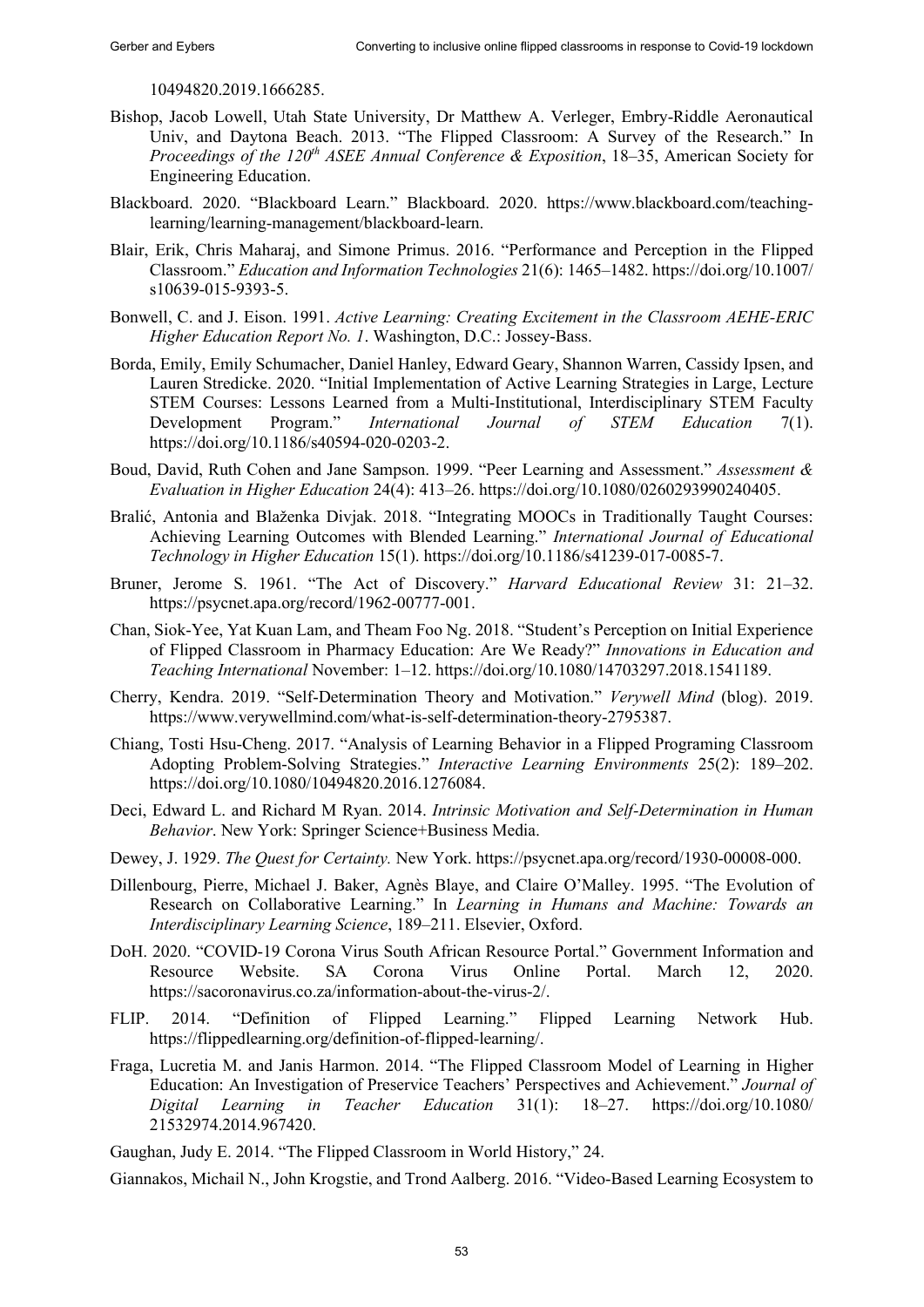Support Active Learning: Application to an Introductory Computer Science Course." *Smart Learning Environments* 3(1). https://doi.org/10.1186/s40561-016-0036-0.

- Gilboy, Mary Beth, Scott Heinerichs, and Gina Pazzaglia. 2015. "Enhancing Student Engagement Using the Flipped Classroom." *Journal of Nutrition Education and Behavior* 47(1): 109–14. https://doi.org/10.1016/j.jneb.2014.08.008.
- Gower, Primarashni. 2019. "Hybrid Learning For the Classroom and beyond | University of Pretoria." *University of Pretoria: News*. 2019. https://www.up.ac.za/university-relations/news/ post\_2807451-hybrid-learning-for-the-classroom-and-beyond.
- Green, Lucy Santos, Jennifer R. Banas, and Ross A. Perkins, eds. 2017*. The Flipped College Classroom. Educational Communications and Technology: Issues and Innovations*. New York, NY: Springer Science and Business Media.
- Heijstra, Thamar Melanie, and Margrét Sigrún Sigurðardóttir. 2018. "The Flipped Classroom: Does Viewing the Recordings Matter?" *Active Learning in Higher Education* 19(3): 211–23. https://doi.org/10.1177/1469787417723217.
- Hein, George E. 1991. "Constructivist Learning Theory." http://www.exploratorium.edu/IFI/ resources/constructivistlearning.html.
- Hodges, Tracey S. and Nancy Dubinski Weber. 2015. "Making Heads or Tails of Classroom Flipping." *Kappa Delta Pi Record* 51(2): 57–63. https://doi.org/10.1080/00228958.2015.1023135.
- Hung, Cheng-Yu, Jerry Chih-Yuan Sun, and Jia-Yin Liu. 2019. "Effects of Flipped Classrooms Integrated with MOOCs and Game-Based Learning on the Learning Motivation and Outcomes of Students from Different Backgrounds." *Interactive Learning Environments* 27(8): 1028–46. https://doi.org/10.1080/10494820.2018.1481103.
- Hwang, Gwo-Jen, Chengjiu Yin, and Hui-Chun Chu. 2019. "The Era of Flipped Learning: Promoting Active Learning and Higher Order Thinking with Innovative Flipped Learning Strategies and Supporting Systems." *Interactive Learning Environments* 27(8): 991–94. https://doi.org/ 10.1080/10494820.2019.1667150.
- Kapp, Karl M. 2012. *The Gamification of Learning and Instruction: Game-Based Methods and Strategies for Training and Education*. John Wiley & Sons.
- Karabatak, Songül and Hakan Polat. 2019. "The Effects of the Flipped Classroom Model Designed According to the ARCS Motivation Strategies on the Students' Motivation and Academic<br>Achievement Levels." Education and Information Technologies August. Achievement Levels." *Education and Information Technologies* August. https://doi.org/10.1007/s10639-019-09985-1.
- Kay, Robin, Thom MacDonald, and Maurice DiGiuseppe. 2019. "A Comparison of Lecture-Based, Active, and Flipped Classroom Teaching Approaches in Higher Education." *Journal of Computing in Higher Education* 31(3): 449–71. https://doi.org/10.1007/s12528-018-9197-x.
- Keenge, Jared, and Grace Onchwari. 2016. *Handbook of Research on Active Learning and the Flipped Classroom Model in the Digital Age*. Advances in Educational Technologies and Instructional Design (AETID). IGI Global.
- Kitchenham, Barbara. 2004. "Procedures for Performing Systematic Reviews." Keele University Technical Report TR/SE-0401 ISSN:1353-7776. https://www.semanticscholar.org/paper/ Procedures-for-Performing-Systematic-Reviews-Kitchenham/29890a936639862f45cb9a987 dd599dce975 9bf5.
- Kozinsky, Sieva. 2017. "How Generation Z Is Shaping the Change in Education." *Forbes* 2017. https://www.forbes.com/sites/sievakozinsky/2017/07/24/how-generation-z-is-shaping-thechange-in-education/.
- Krathwohl, David R. 2002. "A Revision of Bloom's Taxonomy: An Overview." *Theory into Practice* 41(4). https://www.depauw.edu/files/resources/krathwohl.pdf.
- Kupe, Tawana. 2020. "'We Must Find New Ways to Bridge the Digital Divide' UP Vice-Chancellor on World Telecommunication and Information Society Day | University of Pretoria." *University of Pretoria: News.* May 17, 2020. https://www.up.ac.za/news/post\_2895552-we-must-find-new-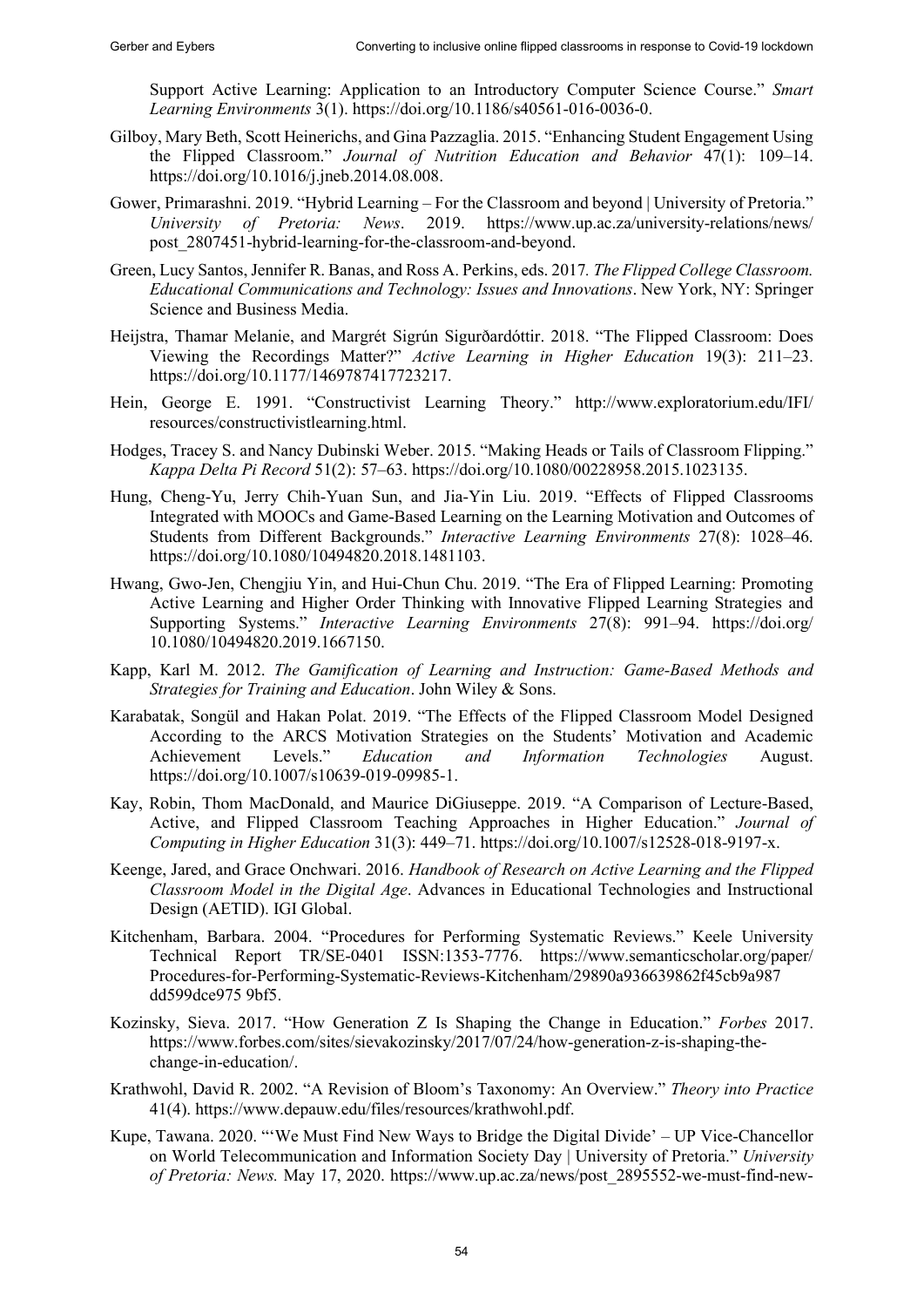ways-to-bridge-the-digital-divide-up-vice-chancellor-on-world-telecommunication-andinformation-society-day-.

- Landers, Richard N. 2014. "Developing a Theory of Gamified Learning: Linking Serious Games and Gamification of Learning." *Simulation & Gaming* 45(6): 752–68. https://doi.org/10.1177/ 1046878114563660.
- Li, Shen and Fang Dan. 2015. "Factors of College Students in the Flipped Classroom." In *2015 10th International Conference on Computer Science & Education (ICCSE)*, 805–809. Cambridge, United Kingdom: IEEE. https://doi.org/10.1109/ICCSE.2015.7250355.
- Lin, Li-Chun, I-Chun Hung, Kinshuk, and Nian-Shing Chen. 2019. "The Impact of Student Engagement on Learning Outcomes in a Cyber-Flipped Course." *Educational Technology Research and Development* 67(6): 1573–91. https://doi.org/10.1007/s11423-019-09698-9.
- Liu, Connie K. W. 2019. "A Holistic Approach to Flipped Classroom: A Conceptual Framework Using e-Platform." *International Journal of Engineering Business Management* 11(January): 184797901985520. https://doi.org/10.1177/1847979019855205.
- Long, Taotao, Joanne Logan, and Michael Waugh. 2016. "Students' Perceptions of the Value of Using Videos as a Pre-Class Learning Experience in the Flipped Classroom." *TechTrends* 60(3): 245– 252. https://doi.org/10.1007/s11528-016-0045-4.
- Lopes, Sergio Francisco Sargo Ferreira, Luís Manuel Borges Gouveia, and Pedro Alexandre da Cunha Reis. 2019. "The Flipped Classroom and Higher Education – Experiences with Computer Science Students." *International Journal of Advanced Engineering Research and Science* 6(10): 13–18. https://doi.org/10.22161/ijaers.610.3.
- May, Kaitlyn E. and Anastasia D. Elder. 2018. "Efficient, Helpful, or Distracting? A Literature Review of Media Multitasking in Relation to Academic Performance." *International Journal of Educational Technology in Higher Education* 15(1). https://doi.org/10.1186/s41239-018-0096-z.
- O'Flaherty, Jacqueline and Craig Phillips. 2015. "The Use of Flipped Classrooms in Higher Education: A Scoping Review." *The Internet and Higher Education* 25(April): 85–95. https://doi.org/10.1016/j.iheduc.2015.02.002.
- Olusegun, Steve. 2015. "Constructivism Learning Theory: A Paradigm for Teaching and Learning." *IOSR Journal of Research & Method in Education (IOSR-JRME)* 6: 5. https://doi.org/ 10.9790/7388-05616670.
- Özer, Hasan Huseyin, Sezer Kanbul, and Fezile Ozdamli. 2018. "Effects of the Gamification Supported Flipped Classroom Model on the Attitudes and Opinions Regarding Game-Coding Education." *International Journal of Emerging Technologies in Learning (IJET)* 13(01): 109. https://doi.org/10.3991/ijet.v13i01.7634.
- Palazón-Herrera, José. 2018. "Effectiveness and Motivation towards the Use of Video Tutorials When Learning How to Use Music Software / Efectividad y Motivación Hacia El Uso de Videotutoriales Para El Aprendizaje de Un Software Musical." *Cultura y Educación* 30(4): 663–92. https://doi.org/10.1080/11356405.2018.1514804.
- Palloff, Rena M. and Keith Pratt. 2013. *Lessons from the Virtual Classroom*. 2nd ed. Jossey-Bass: A Wiley Brand.
- Pedrotti, Maxime, and Nicolae Nistor. 2019. "How Students Fail to Self-Regulate Their Online Learning Experience." In *Transforming Learning with Meaningful Technologies*, ed. Maren Scheffel, Julien Broisin, Viktoria Pammer-Schindler, Andri Ioannou, and Jan Schneider, 11722:377–385. Cham: Springer International Publishing. https://doi.org/10.1007/978-3-030-29736-7\_28.
- Pellas, Nikolaos. 2018. "Is the Flipped Classroom Model for All? Correspondence Analysis from Trainee Instructional Media Designers." *Education and Information Technologies* 23(2): 757–75. https://doi.org/10.1007/s10639-017-9634-x.
- Piaget, Jean. 1980. "The Psychogenesis of Knowledge and Its Epistemological Significance." In *Language and Learning: The Debate Between Jean Piaget and Noam Chomsky*, ed. Massimo Piattelli-Palmarini, 1–23. Harvard University Press.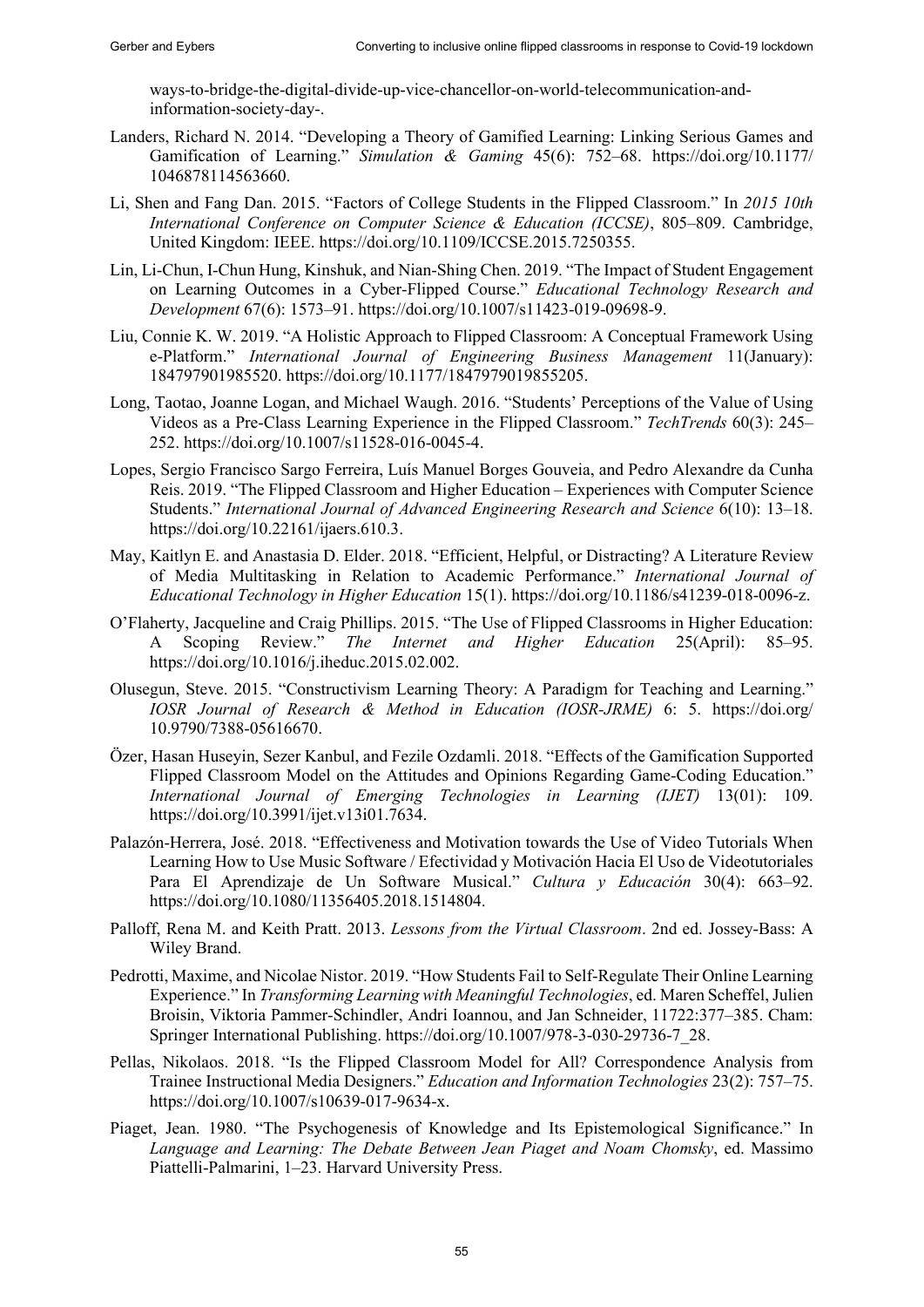- Reidsema, Carl, Lydia Kavanagh, Roger Hadgraft, and Neville Smith. (Ed.). 2017. *The Flipped Classroom*. New York, NY: Springer Berlin Heidelberg.
- Richardson, Virginia. 2003. "Constructivist Pedagogy." *Teachers College Record* 105(9): 1623–40. https://doi.org/10.1046/j.1467-9620.2003.00303.x.
- Robinson, Frank J., Philip M. Reeves, Helen Louise Caines, and Claudia De Grandi. 2020. "Using Open-Source Videos to Flip a First-Year College Physics Class." *Journal of Science Education and Technology*, February. https://doi.org/10.1007/s10956-020-09814-y.
- Roehl, Amy, Shweta Linga Reddy, and Gayla Jett Shannon. 2013. "The Flipped Classroom: An Opportunity to Engage Millennial Students Through Active Learning Strategies." *Journal of Family & Consumer Sciences* 105(2): 44–49. https://doi.org/10.14307/JFCS105.2.12.
- Sari, Annisa R., Curtis J. Bonk, and Meina Zhu. 2020. "MOOC Instructor Designs and Challenges: What Can Be Learned from Existing MOOCs in Indonesia and Malaysia?" *Asia Pacific Education Review* 21(1): 143–66. https://doi.org/10.1007/s12564-019-09618-9.
- Savage, Sam. 2006. "The Generation Z Connection: Teaching Information Literacy to the Newest Net Generation." Redorbit. February 19, 2006. https://www.redorbit.com/news/technology/ 397034/the generation z connection teaching information literacy to the newest.
- Schneider, Bertrand, and Paulo Blikstein. 2016. "Flipping the Flipped Classroom: A Study of the Effectiveness of Video Lectures Versus Constructivist Exploration Using Tangible User Interfaces." *IEEE Transactions on Learning Technologies* 9(1): 5–17. https://doi.org/10.1109/ TLT.2015.2448093.
- Seedoyal-Seereekissoon, Denisha. 2018. "Flipped Classroom Teaching in Higher Education: An Assumption or an Inevitable Tool." *People: International Journal of Social Sciences* 4(1): 494– 506. https://doi.org/10.20319/pijss.2018.41.494506.
- Selby, Cynthia C. 2015. "Relationships: Computational Thinking, Pedagogy of Programming, and Bloom's Taxonomy." In *Proceedings of the Workshop in Primary and Secondary Computing Education on ZZZ ‒ WiPSCE '15*, 80–87. London, United Kingdom: ACM Press. https://doi.org/10.1145/2818314.2818315.
- Sergis, Stylianos, Demetrios G. Sampson, and Lina Pelliccione. 2018. "Investigating the Impact of Flipped Classroom on Students' Learning Experiences: A Self-Determination Theory Approach." *Computers in Human Behavior* 78(January): 368–78. https://doi.org/10.1016/j.chb.2017.08.011.
- Shnai, Iuliia. 2017. "Systematic Review of Challenges and Gaps in Flipped Classroom Implementation: Toward Future Model Enhancement," 7.
- Shoba, Sandisiwe. 2020. "As South Africa Goes into Lockdown, Higher Education Department Prepares for Online Learning." *MSN* 2020. https://www.msn.com/en-za/news/featured/as-south-africagoes-into-lockdown-higher-education-department-prepares-for-online-learning/ar-BB11EFSD.
- Song, Min, Ying Song, and Zhengxian Wei. 2015. "A Teaching Model of Flipped Classroom Based on MOOC." In *2015 Eighth International Conference on Internet Computing for Science and Engineering (ICICSE)*, 269–72. Harbin, China: IEEE. https://doi.org/10.1109/ICICSE.2015.56.
- Steen-Utheim, Anna Therese, and Njål Foldnes. 2018. "A Qualitative Investigation of Student Engagement in a Flipped Classroom." *Teaching in Higher Education* 23(3): 307–24. https://doi.org/10.1080/13562517.2017.1379481.
- Sweller, John, Paul L. Ayres, and Slava Kalyuga. 2011. *Cognitive Load Theory*. Explorations in the Learning Sciences, Instructional Systems and Performance Technologies. New York: Springer.
- Triantafyllou, Evangelia, and Olga Timcenko. 2015. "Out of Classroom Instruction in the Flipped Classroom: The Tough Task of Engaging the Students." In *Learning and Collaboration Technologies*, edited by Panayiotis Zaphiris and Andri Ioannou, 9192:714–23. Cham: Springer International Publishing. https://doi.org/10.1007/978-3-319-20609-7\_67.
- Tuna, Tayfun, Tuhin Dey, Jaspal Subhlok, and Leigh Leasure. 2017. "Video Supported Flipped Classroom," 13.
- Turan, Zeynep, and H. Buluthan Cetintas. 2019. "Investigating University Students' Adoption of Video